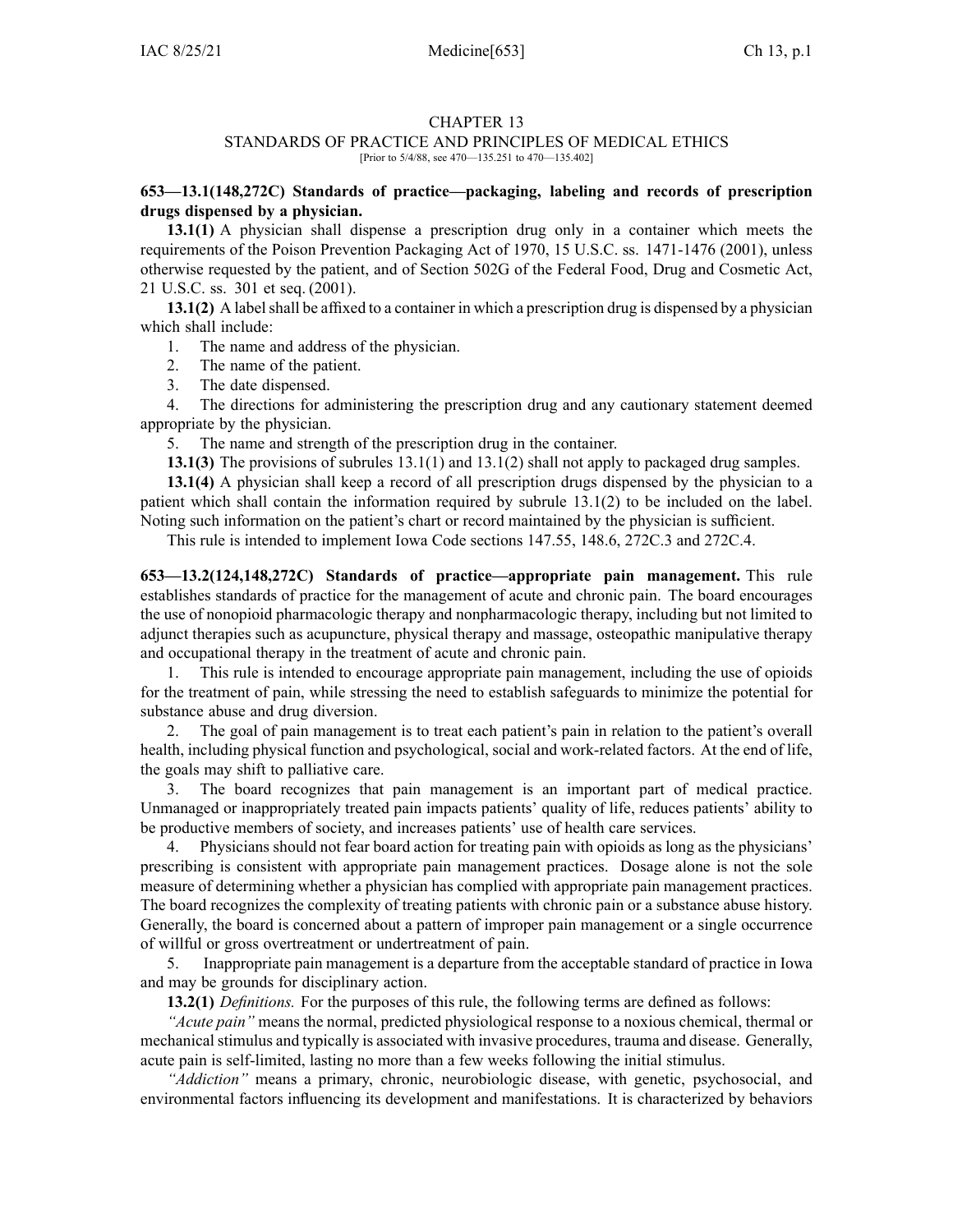that include the following: impaired control over drug use, craving, compulsive use, and continued use despite harm. Physical dependence and tolerance are normal physiological consequences of extended opioid therapy for pain and are not the same as addiction.

*"Chronic pain"* means pain that typically lasts longer than three months or pas<sup>t</sup> the time of normal tissue healing. Chronic pain can be the result of an underlying medical disease or condition, injury, medical treatment, inflammation, or an unknown cause.

*"Opioid"* means any U.S. Food and Drug Administration (FDA)-approved product or active pharmaceutical ingredient classified as <sup>a</sup> controlled substance that produces an agonist effect on opioid receptors and is indicated or used for the treatment of pain.

*"Pain"* means an unpleasant sensory and emotional experience associated with actual or potential tissue damage or described in terms of such damage. Pain is an individual, multifactorial experience influenced by culture, previous pain events, beliefs, mood and ability to cope.

*"Physical dependence"* means <sup>a</sup> state of adaptation that is manifested by drug class-specific signs and symptoms that can be produced by abrupt cessation, rapid dose reduction, decreasing blood level of the drug, or administration of an antagonist. Physical dependence, by itself, does not equate with addiction.

*"Pseudoaddiction"* means an iatrogenic syndrome resulting from the misinterpretation of relief-seeking behaviors as though they are drug-seeking behaviors that are commonly seen with addiction. The relief-seeking behaviors resolve upon institution of effective analgesic therapy.

*"Substance abuse"* means the use of <sup>a</sup> drug, including alcohol, by the patient in an inappropriate manner that may cause harm to the patient or others, or the use of <sup>a</sup> drug for an indication other than that intended by the prescribing clinician. An abuser may or may not be physically dependent on or addicted to the drug.

*"Tolerance"* means <sup>a</sup> physiological state resulting from regular use of <sup>a</sup> drug in which an increased dosage is needed to produce <sup>a</sup> specific effect, or <sup>a</sup> reduced effect is observed with <sup>a</sup> constant dose over time. Tolerance may or may not be evident during opioid treatment and does not equate with addiction.

*"Undertreatment of pain"* means the failure to properly assess, treat and manage pain or the failure to appropriately document <sup>a</sup> sound rationale for not treating pain.

**13.2(2)** *Laws and regulations.* Nothing in this rule relieves <sup>a</sup> physician from fully complying with applicable federal and state laws and regulations.

**13.2(3)** *Undertreatment of pain.* The undertreatment of pain is <sup>a</sup> departure from the acceptable standard of practice in Iowa. Undertreatment may include <sup>a</sup> failure to recognize symptoms and signs of pain, <sup>a</sup> failure to treat pain within <sup>a</sup> reasonable amount of time, <sup>a</sup> failure to allow interventions, e.g., analgesia, to become effective before invasive steps are taken, <sup>a</sup> failure to address pain needs in patients with reduced cognitive status, <sup>a</sup> failure to use opioids for terminal pain due to the physician's concern with addicting the patient, or <sup>a</sup> failure to use an adequate level of pain management.

**13.2(4)** *Assessment and treatment of acute and chronic pain.* Appropriate assessment of the etiology of the pain is essential to the appropriate treatment of acute and chronic pain.

*a.* Prescribing opioids for the treatment of acute and chronic pain should be based on clearly diagnosed and documented pain. Appropriate managemen<sup>t</sup> of acute and chronic pain should include an assessment of the mechanism, type and intensity of pain. The patient's medical record should clearly document <sup>a</sup> medical history, <sup>a</sup> pain history, <sup>a</sup> clinical examination, <sup>a</sup> medical diagnosis and <sup>a</sup> treatment plan.

*b.* Prescribing opioids for the treatment of acute and chronic pain should only be accomplished within an established physician-patient relationship and should be based on clearly diagnosed and documented unrelieved pain.

*c.* On March 15, 2016, the U.S. Centersfor Disease Control and Prevention (CDC) issued the CDC Guideline for Prescribing Opioids for Chronic Pain to provide recommendations for the prescribing of opioid pain medication for patients 18 years of age and older in primary care settings. Recommendations focus on the use of opioids in treating chronic pain (pain lasting longer than three months or pas<sup>t</sup> the time of normal tissue healing) outside of active cancer treatment, palliative care, and end-of-life care. A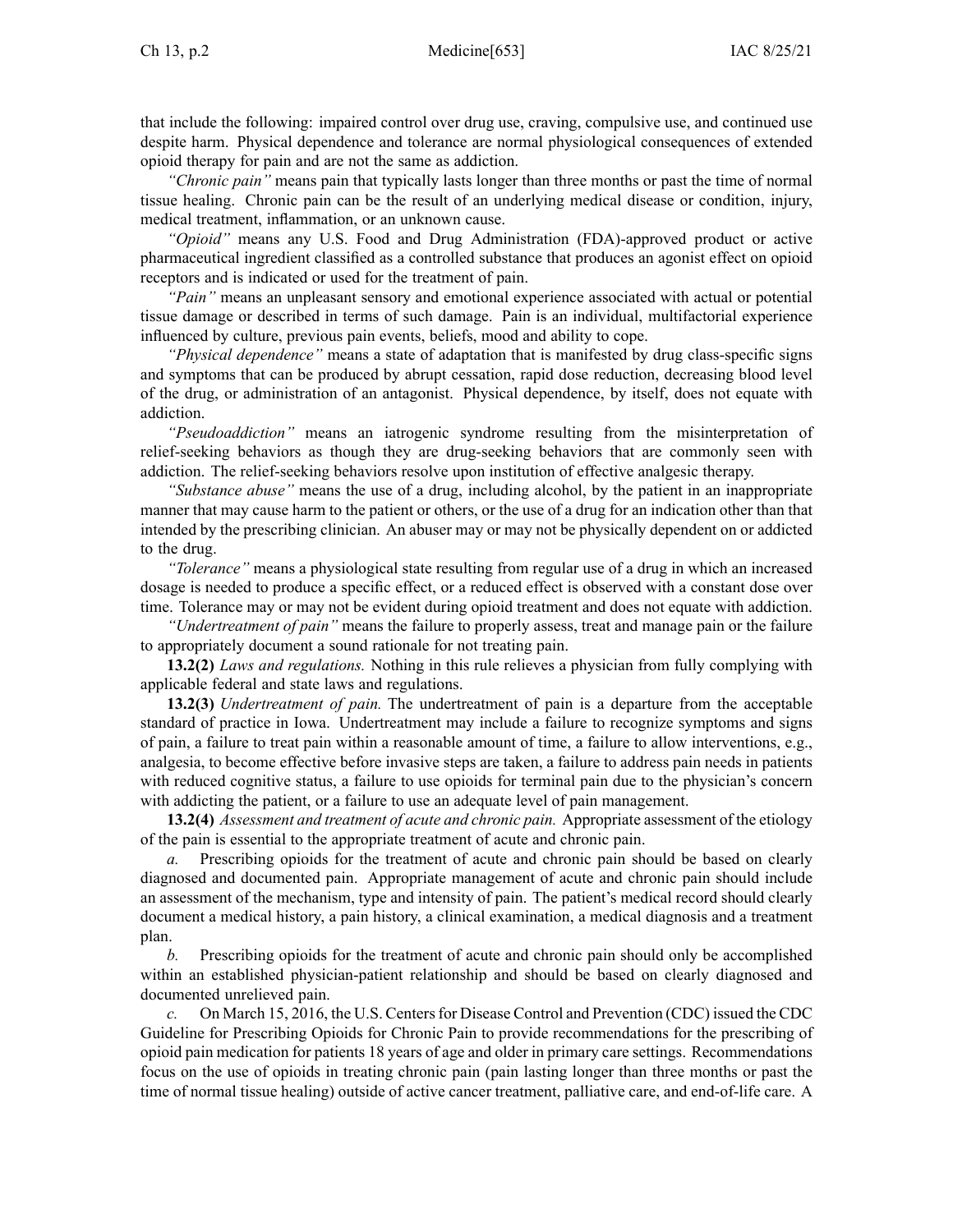physician who prescribes, dispenses or administers opioids to patients for the treatment of chronic pain should become familiar with the CDC Guideline for Prescribing Opioids for Chronic Pain.

**13.2(5)** *Effective managemen<sup>t</sup> of chronic pain.* To ensure that chronic pain is properly assessed and treated, <sup>a</sup> physician who prescribes, dispenses or administers opioids to <sup>a</sup> patient for the treatment of chronic pain shall exercise sound clinical judgment and establish an effective pain managemen<sup>t</sup> plan in accordance with the following:

*a. Patient evaluation.* A patient evaluation that includes <sup>a</sup> physical examination and <sup>a</sup> comprehensive medical history shall be conducted prior to the initiation of treatment. The evaluation shall also include an assessment of the pain, physical and psychological function, diagnostic studies, previous interventions, including medication history, substance abuse history and any underlying or coexisting conditions. Consultation/referral to <sup>a</sup> physician with expertise in pain medicine, addiction medicine or substance abuse counseling or <sup>a</sup> physician who specializes in the treatment of the area, system, or organ perceived to be the source of the pain may be warranted depending upon the expertise of the physician and the complexity of the presenting patient. Interdisciplinary evaluation is strongly encouraged.

*b. Treatment plan.* The physician shall establish <sup>a</sup> comprehensive treatment plan that tailors drug therapy to the individual needs of the patient. To ensure proper evaluation of the success of the treatment, the plan shall clearly state the objectives of the treatment, for example, pain relief or improved physical or psychosocial functioning. The treatment plan shall also indicate if any further diagnostic evaluations or treatments are planned and their purposes. The treatment plan shall also identify any other treatment modalities and rehabilitation programs utilized. The patient's short- and long-term needs for pain relief shall be considered when drug therapy is prescribed. The patient's ability to reques<sup>t</sup> pain relief as well as the patient setting shall be considered. For example, nursing home patients are unlikely to have their pain control needs assessed on <sup>a</sup> regular basis, making prn (on an as-needed basis) drugs less effective than drug therapy prescribed for routine administration that can be supplemented if pain is found to be worse. The patient should receive prescriptions for opioids from <sup>a</sup> single physician and <sup>a</sup> single pharmacy whenever possible.

*c. Informed consent.* The physician shall document discussion of the risks and benefits of opioids with the patient or person representing the patient.

*d. Periodic review.* The physician shall periodically review the course of drug treatment of the patient and the etiology of the pain. The physician should adjust drug therapy to the individual needs of each patient. Modification or continuation of drug therapy by the physician shall be dependent upon evaluation of the patient's progresstoward the objectives established in the treatment plan. The physician shall consider the appropriateness of continuing drug therapy and the use of other treatment modalities if periodic reviews indicate that the objectives of the treatment plan are not being met or that there is evidence of diversion or <sup>a</sup> pattern of substance abuse. Long-term opioid treatment is associated with the development of tolerance to its analgesic effects. There is also evidence that opioid treatment may paradoxically induce abnormal pain sensitivity, including hyperalgesia and allodynia. Thus, increasing opioid doses may not improve pain control and function.

*e. Consultation/referral.* A specialty consultation may be considered at any time if there is evidence of significant adverse effects or lack of response to the medication. Pain, physical medicine, rehabilitation, general surgery, orthopedics, anesthesiology, psychiatry, neurology, rheumatology, oncology, addiction medicine, and other consultation may be appropriate. The physician should also consider consultation with, or referral to, <sup>a</sup> physician with expertise in addiction medicine or substance abuse counseling, if there is evidence of diversion or <sup>a</sup> pattern of substance abuse. The board encourages <sup>a</sup> multidisciplinary approach to chronic pain management, including the use of adjunct therapies such as acupuncture, physical therapy and massage.

*f. Documentation.* The physician shall keep accurate, timely, and complete records that detail compliance with this subrule, including patient evaluation, diagnostic studies, treatment modalities, treatment plan, informed consent, periodic review, consultation, and any other relevant information about the patient's condition and treatment.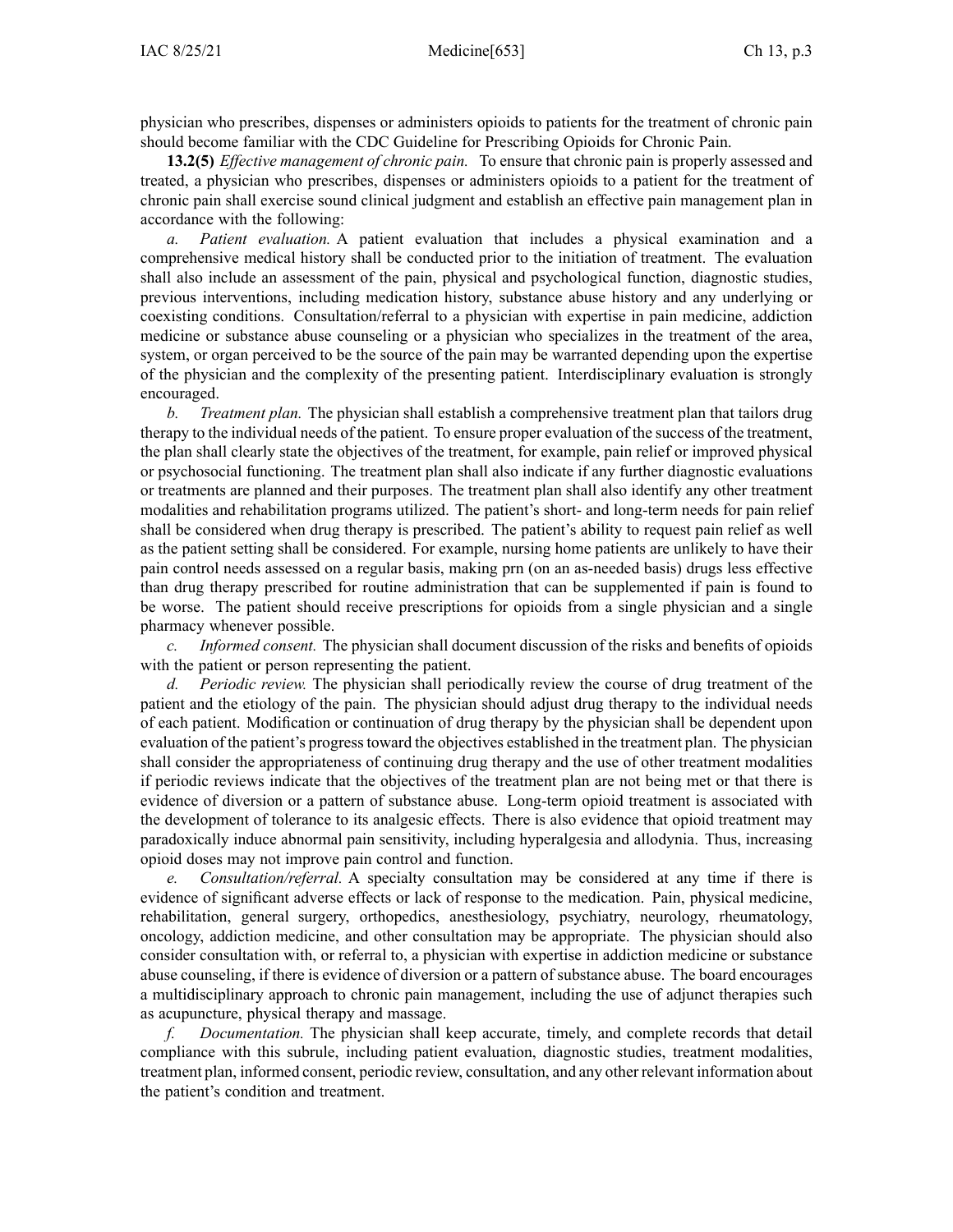*g. Pain managemen<sup>t</sup> agreements.* A physician who treats patients for chronic pain with opioids shall consider using <sup>a</sup> pain managemen<sup>t</sup> agreemen<sup>t</sup> with each patient being treated that specifies the rules for medication use and the consequences for misuse. In determining whether to use <sup>a</sup> pain managemen<sup>t</sup> agreement, <sup>a</sup> physician shall evaluate each patient, taking into account the risks to the patient and the potential benefits of long-term treatment with opioids. A physician who prescribes opioids to <sup>a</sup> patient for more than 90 days for the treatment of chronic pain shall utilize <sup>a</sup> pain managemen<sup>t</sup> agreemen<sup>t</sup> if the physician has reason to believe <sup>a</sup> patient is at risk of drug abuse or diversion. If <sup>a</sup> physician prescribes opioids to <sup>a</sup> patient for more than 90 days for the treatment of chronic pain and chooses not to use <sup>a</sup> pain managemen<sup>t</sup> agreement, then the physician shall document in the patient's medical records the reason(s) why <sup>a</sup> pain managemen<sup>t</sup> agreemen<sup>t</sup> was not used. Use of pain managemen<sup>t</sup> agreements is not necessary for hospice or nursing home patients. Sample pain managemen<sup>t</sup> agreemen<sup>t</sup> and prescription drug risk assessment tools may be found on the board's website at [www.medicalboard.iowa.gov](http://www.medicalboard.iowa.gov).

*h. Substance abuse history or comorbid psychiatric disorder.* A patient's prior history ofsubstance abuse does not necessarily contraindicate appropriate pain management. However, treatment of patients with <sup>a</sup> history of substance abuse or with <sup>a</sup> comorbid psychiatric disorder may require extra care and communication with the patient, monitoring, documentation, and consultation with or referral to an exper<sup>t</sup> in the managemen<sup>t</sup> of such patients. The board strongly encourages <sup>a</sup> multidisciplinary approach for pain managemen<sup>t</sup> of such patients that incorporates the expertise of other health care professionals.

*i. Drug testing.* A physician who prescribes opioids to <sup>a</sup> patient for more than 90 days for the treatment of chronic pain shall consider utilizing drug testing to ensure that the patient is receiving appropriate therapeutic levels of prescribed medications or if the physician has reason to believe that the patient is at risk of drug abuse or diversion.

*j. Termination of care.* The physician shall consider termination of patient care if there is evidence of noncompliance with the rules for medication use, drug diversion, or <sup>a</sup> repeated pattern of substance abuse.

**13.2(6)** *Pain managemen<sup>t</sup> for terminal illness.* The provisions of this subrule apply to patients who are at the stage in the progression of cancer or other terminal illness when the goal of pain managemen<sup>t</sup> is comfort care. When the goal of treatment shifts to comfort care rather than cure of the underlying condition, the board recognizes that the dosage level of opioids to control pain may exceed dosages recommended for chronic pain and may come at the expense of patient function. The determination of such pain managemen<sup>t</sup> should involve the patient, if possible, and others the patient has designated for assisting in end-of-life care.

**13.2(7)** *Prescription monitoring program.* The Iowa board of pharmacy has established <sup>a</sup> prescription monitoring program pursuan<sup>t</sup> to Iowa Code sections 124.551 to [124.558](https://www.legis.iowa.gov/docs/ico/section/124.551-558.pdf) to assist prescribers and pharmacists in monitoring the prescription of controlled substances to patients. A physician shall register for the prescription monitoring program at the same time the physician applies for registration or renews registration to prescribe controlled substances as required by the Iowa board of pharmacy. A physician or the physician's designated agen<sup>t</sup> shall utilize the prescription monitoring program prior to issuing an opioid prescription to assist the physician in determining appropriate treatment options and to improve the quality of patient care. A physician is not required to utilize the prescription monitoring program to assist in the treatment of <sup>a</sup> patient receiving inpatient hospice care or long-term residential facility patient care. An order issued in an inpatient hospital setting is not considered <sup>a</sup> prescription for the purposes of these rules. Patient safety is adequately protected in an inpatient hospital setting, and physicians caring for patients in an inpatient hospital setting do not prescribe. A link to the prescription monitoring program may be found at the board's website at [www.medicalboard.iowa.gov](http://www.medicalboard.iowa.gov).

**13.2(8)** *Electronic prescriptions.* Beginning January 1, 2020, all prescriptions (controlled and noncontrolled substances) shall be transmitted electronically as electronic prescriptions pursuan<sup>t</sup> to Iowa Code section [124.308](https://www.legis.iowa.gov/docs/ico/section/124.308.pdf). A prescription shall be transmitted to <sup>a</sup> pharmacy by the physician or the physician's authorized agen<sup>t</sup> in compliance with federal law and regulation for electronic prescriptions of controlled substances.

**13.2(9)** *Pain managemen<sup>t</sup> resources.* The board strongly recommends that physicians consult the following resources regarding the proper treatment of chronic pain. This list is provided for the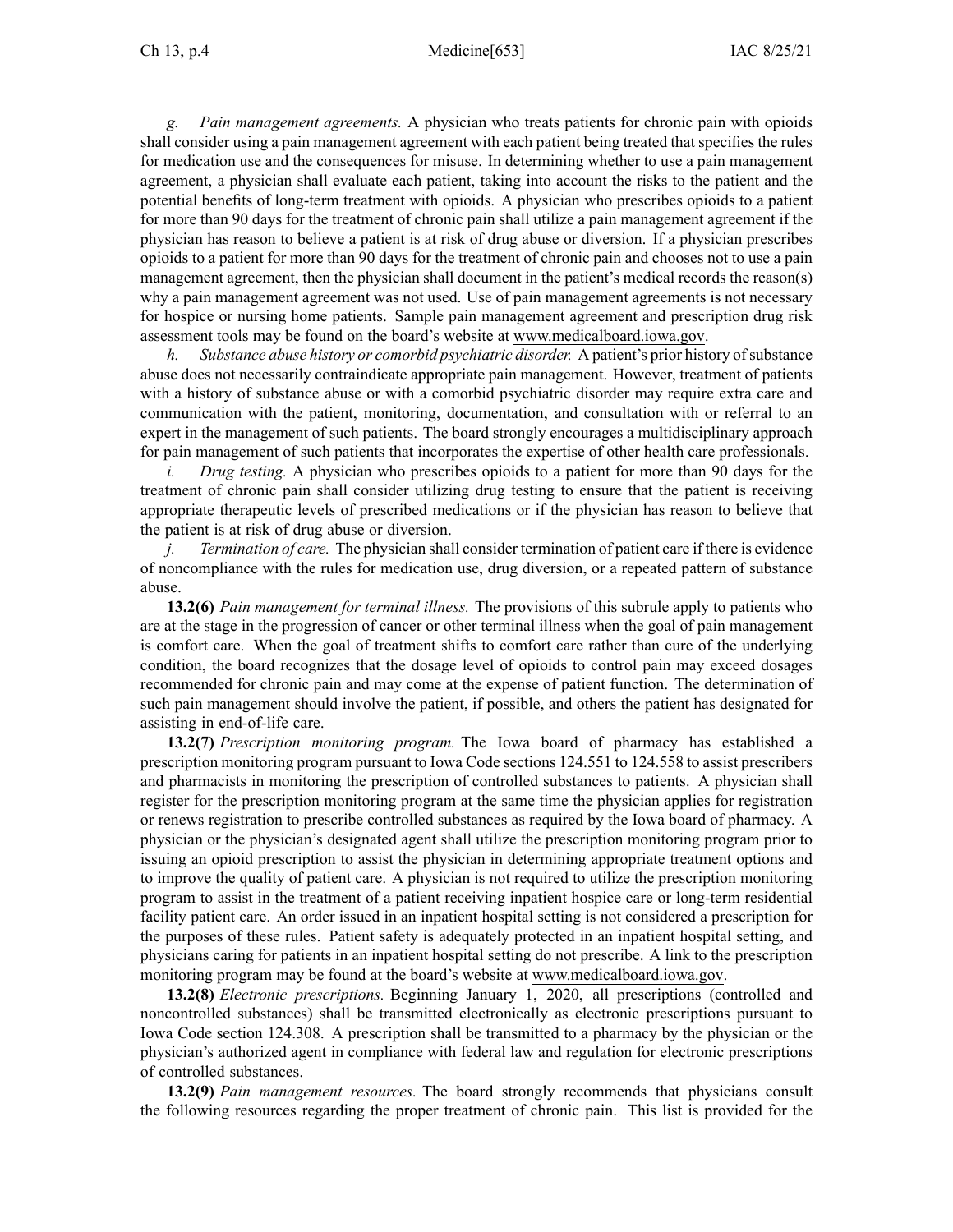convenience of licensees, and the publications included are not intended to be incorporated in the rule by reference.

*a.* American Academy of Hospice and Palliative Medicine or AAHPM is the American Medical Association-recognized specialty society of physicians who practice in hospice and palliative medicine in the United States. The mission of the AAHPM is to enhance the treatment of pain at the end of life.

*b.* American Academy of Pain Medicine or AAPM is the American Medical Association-recognized specialty society of physicians who practice pain medicine in the United States. The mission of the AAPM is to enhance pain medicine practice by promoting <sup>a</sup> climate conducive to the effective and efficient practice of pain medicine.

*c.* American Pain Society or APS is the national chapter of the International Association for the Study of Pain, an organization composed of physicians, nurses, psychologists, scientists and other professionals who have an interest in the study and treatment of pain. The mission of the APS is to serve people in pain by advancing research, education, treatment and professional practice.

*d.* DEA Policy Statement: Dispensing Controlled Substances for the Treatment of Pain. On August 28, 2006, the Drug Enforcement Agency (DEA) issued <sup>a</sup> policy statement establishing guidelines for practitioners who dispense controlled substances for the treatment of pain. This policy statement may be helpful to practitioners who treat pain with controlled substances.

*e.* Interagency Guideline on Prescribing Opioids for Pain. Developed by the Washington State Agency Medical Directors' Group in collaboration with an exper<sup>t</sup> advisory panel, actively practicing providers and public stakeholders, the guideline focuses on evidence-based treatment for chronic-pain patients. The guideline was published in 2007 and updated in 2015.

*f.* Responsible Opioid Prescribing: A Physician's Guide. In 2007, in collaboration with author Scott Fishman, M.D., the Federation of State Medical Boards' (FSMB) Research and Education Foundation published <sup>a</sup> book on responsible opioid prescribing based on the FSMB Model Policy for the Use of Controlled Substances for the Treatment of Pain.

*g.* World Health Organization: Pain Relief Ladder. Cancer pain relief and palliative care. Technical repor<sup>t</sup> series 804. Geneva: World Health Organization.

*h.* CDC Guideline for Prescribing Opioids for Chronic Pain. On March 15, 2016, the U.S. Centers for Disease Control and Prevention (CDC) issued <sup>a</sup> guideline to provide recommendations for the prescribing of opioid pain medication for patients 18 years of age and older in primary care settings. Recommendations focus on the use of opioids in treating chronic pain (pain lasting longer than three months or pas<sup>t</sup> the time of normal tissue healing) outside of active cancer treatment, palliative care, and end-of-life care.

**13.2(10)** *Grounds for discipline.* A physician may be subject to disciplinary action for violation of these rules, the rules found in [653—Chapter](https://www.legis.iowa.gov/docs/iac/chapter/653.23.pdf) 23, or any of the following:

*a.* A physician who prescribes opioids in dosage amounts exceeding what would be prescribed by <sup>a</sup> reasonably prudent physician in the state of Iowa acting in the same or similar circumstances.

*b.* A physician who knowingly fails to comply with the confidentiality requirements of Iowa Code section [124.553](https://www.legis.iowa.gov/docs/ico/section/124.553.pdf) or who delegates program information access to another individual excep<sup>t</sup> as provided in Iowa Code section [124.553](https://www.legis.iowa.gov/docs/ico/section/124.553.pdf).

*c.* A physician who knowingly fails to comply with other requirements of Iowa Code chapter [124](https://www.legis.iowa.gov/docs/ico/chapter/124.pdf).

**13.2(11)** *Unlawful access, disclosure, or use of information.* A person who intentionally or knowingly accesses, uses, or discloses information from the prescription monitoring program in violation of Iowa Code section [124.553](https://www.legis.iowa.gov/docs/ico/section/124.553.pdf), unless otherwise authorized by law, is guilty of <sup>a</sup> class "D" felony. This subrule shall not preclude <sup>a</sup> physician who requests and receives information from the prescription monitoring program consistent with the requirements of Iowa Code section [124.553](https://www.legis.iowa.gov/docs/ico/section/124.553.pdf) from otherwise lawfully providing that information to any other person for medical care purposes.

This rule is intended to implement Iowa Code chapters [124](https://www.legis.iowa.gov/docs/ico/chapter/124.pdf), [148](https://www.legis.iowa.gov/docs/ico/chapter/148.pdf) and [272C](https://www.legis.iowa.gov/docs/ico/chapter/272C.pdf).

[**ARC [9599B](https://www.legis.iowa.gov/docs/aco/arc/9599B.pdf)**, IAB 7/13/11, effective 8/17/11; **ARC [2705C](https://www.legis.iowa.gov/docs/aco/arc/2705C.pdf)**, IAB 9/14/16, effective 10/19/16; **ARC [4714C](https://www.legis.iowa.gov/docs/aco/arc/4714C.pdf)**, IAB 10/23/19, effective 11/27/19]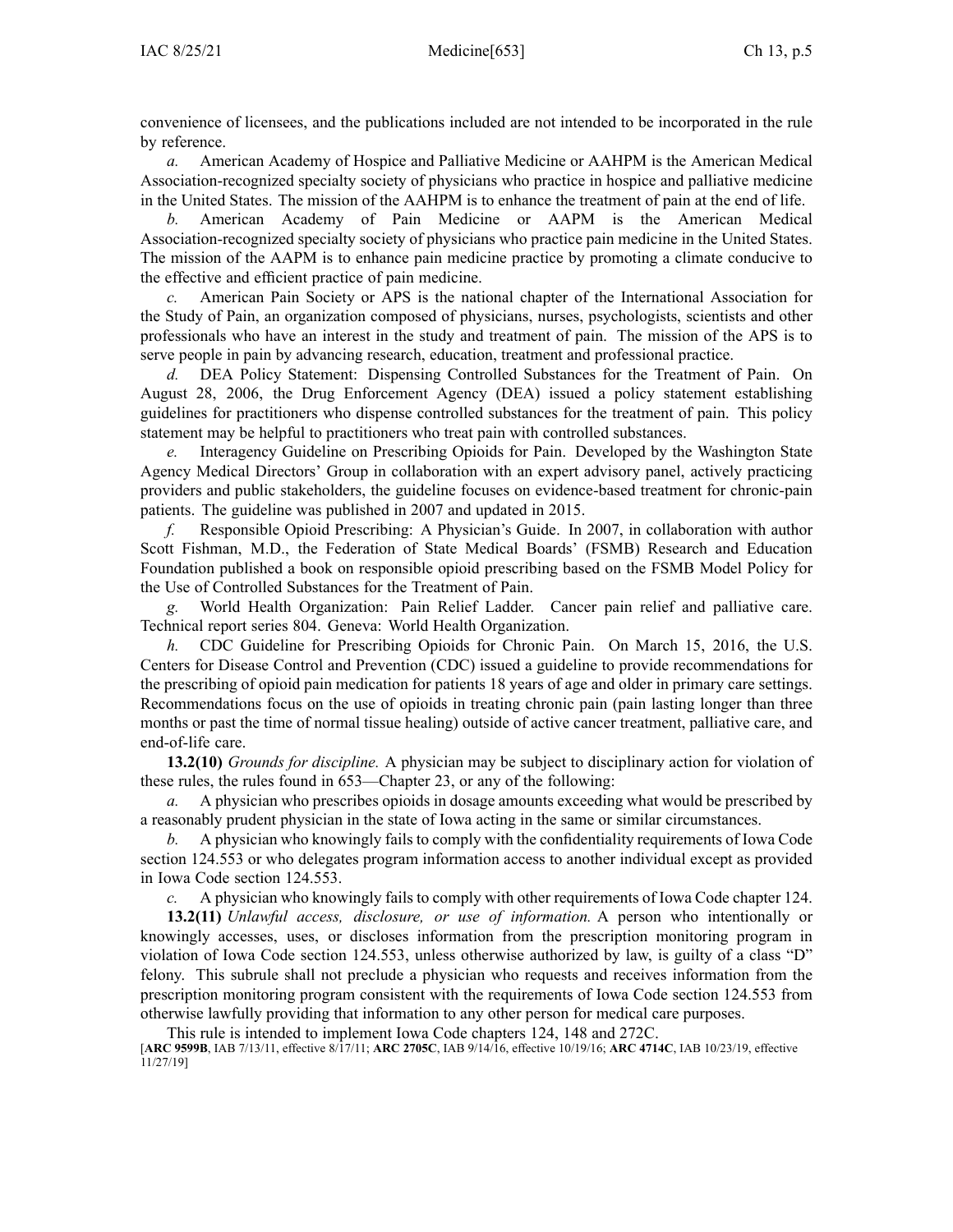**653—13.3(147) Supervision of pharmacists who administer adult immunizations.** Rescinded **ARC 1033C**, IAB [10/2/13](https://www.legis.iowa.gov/docs/aco/bulletin/10-02-2013.pdf), effective 11/6/13.

**653—13.4(148) Supervision of pharmacists engaged in collaborative drug therapy management.** A supervising physician may only delegate aspects of drug therapy managemen<sup>t</sup> to an authorized pharmacist pursuan<sup>t</sup> to <sup>a</sup> written protocol with <sup>a</sup> pharmacist pursuan<sup>t</sup> to the requirements of this rule. The physician is considered the supervisor and retains the ultimate responsibility for the care of the patient. The authorized pharmacist retains full responsibility for proper execution of pharmacy practice.

**13.4(1)** *Definitions.*

*"Authorized pharmacist"* means an Iowa-licensed pharmacist who meets the training requirements of the Iowa board of pharmacy (IBP) as specified in the drug therapy managemen<sup>t</sup> criteria in [657—8.34](https://www.legis.iowa.gov/docs/iac/rule/657.8.34.pdf)(155A).

*"Board"* means the board of medicine of the state of Iowa.

*"Collaborative drug therapy management"* means participation by <sup>a</sup> physician and an authorized pharmacist in the managemen<sup>t</sup> of drug therapy pursuan<sup>t</sup> to <sup>a</sup> written community practice protocol or <sup>a</sup> written hospital practice protocol.

*"Collaborative practice"* means that <sup>a</sup> physician may delegate aspects of drug therapy managemen<sup>t</sup> for the physician's patients to an authorized pharmacist through <sup>a</sup> written community practice protocol. "Collaborative practice" also means that <sup>a</sup> P&T committee may authorize hospital pharmacists to perform drug therapy managemen<sup>t</sup> for inpatients and the hospital's clinic patients through <sup>a</sup> hospital practice protocol when the clinic and the pharmacist are under the direct authority of the hospital's P&T committee.

*"Community practice protocol"* means <sup>a</sup> written, executed agreemen<sup>t</sup> entered into voluntarily between <sup>a</sup> physician and an authorized pharmacist establishing drug therapy managemen<sup>t</sup> for one or more of the physician's patients residing in <sup>a</sup> community setting. A community practice protocol shall comply with the requirements of subrule [13.4\(2\)](https://www.legis.iowa.gov/docs/iac/rule/653.13.4.pdf).

*"Community setting"* means <sup>a</sup> location outside <sup>a</sup> hospital inpatient, acute care setting or <sup>a</sup> hospital clinic setting. A community setting may include, but is not limited to, <sup>a</sup> home, group home, assisted living facility, correctional facility, hospice, or long-term care facility.

*"Hospital clinic"* means an outpatient care clinic operated and affiliated with <sup>a</sup> hospital and under the direct authority of the hospital's P&T committee.

*"Hospital pharmacist"* means an Iowa-licensed pharmacist who meets the requirements for participating in <sup>a</sup> hospital practice protocol as determined by the hospital's P&T committee.

*"Hospital practice protocol"* means <sup>a</sup> written plan, policy, procedure, or agreemen<sup>t</sup> that authorizes drug therapy managemen<sup>t</sup> between physicians and hospital pharmacists within <sup>a</sup> hospital and its clinics as developed and determined by its P&T committee. Such <sup>a</sup> protocol may apply to all physicians and hospital pharmacists at <sup>a</sup> hospital or the hospital's clinics under the direct authority of the hospital's P&T committee or only to those physicians and pharmacists who are specifically recognized. A hospital practice protocol shall comply with the requirements of subrule [13.4\(3\)](https://www.legis.iowa.gov/docs/iac/rule/653.13.4.pdf).

*"IBP"* means the Iowa board of pharmacy.

*"P&T committee"* means <sup>a</sup> committee of the hospital composed of physicians, pharmacists, and other health professionals that evaluates the clinical use of drugs within the hospital, develops policies for managing drug use and administration in the hospital, and manages the hospital drug formulary system.

*"Physician"* means <sup>a</sup> person who is currently licensed in Iowa to practice medicine and surgery or osteopathic medicine and surgery. A physician who executes <sup>a</sup> written protocol with an authorized pharmacist shall supervise the pharmacist's activities involved in the overall managemen<sup>t</sup> of patients receiving medications or disease managemen<sup>t</sup> services under the protocol. The physician may delegate only drug therapies that are in areas common to the physician's practice.

*"Therapeutic interchange"* means an authorized exchange of therapeutic alternate drug products in accordance with <sup>a</sup> previously established and approved written protocol.

**13.4(2)** *Community practice protocol.*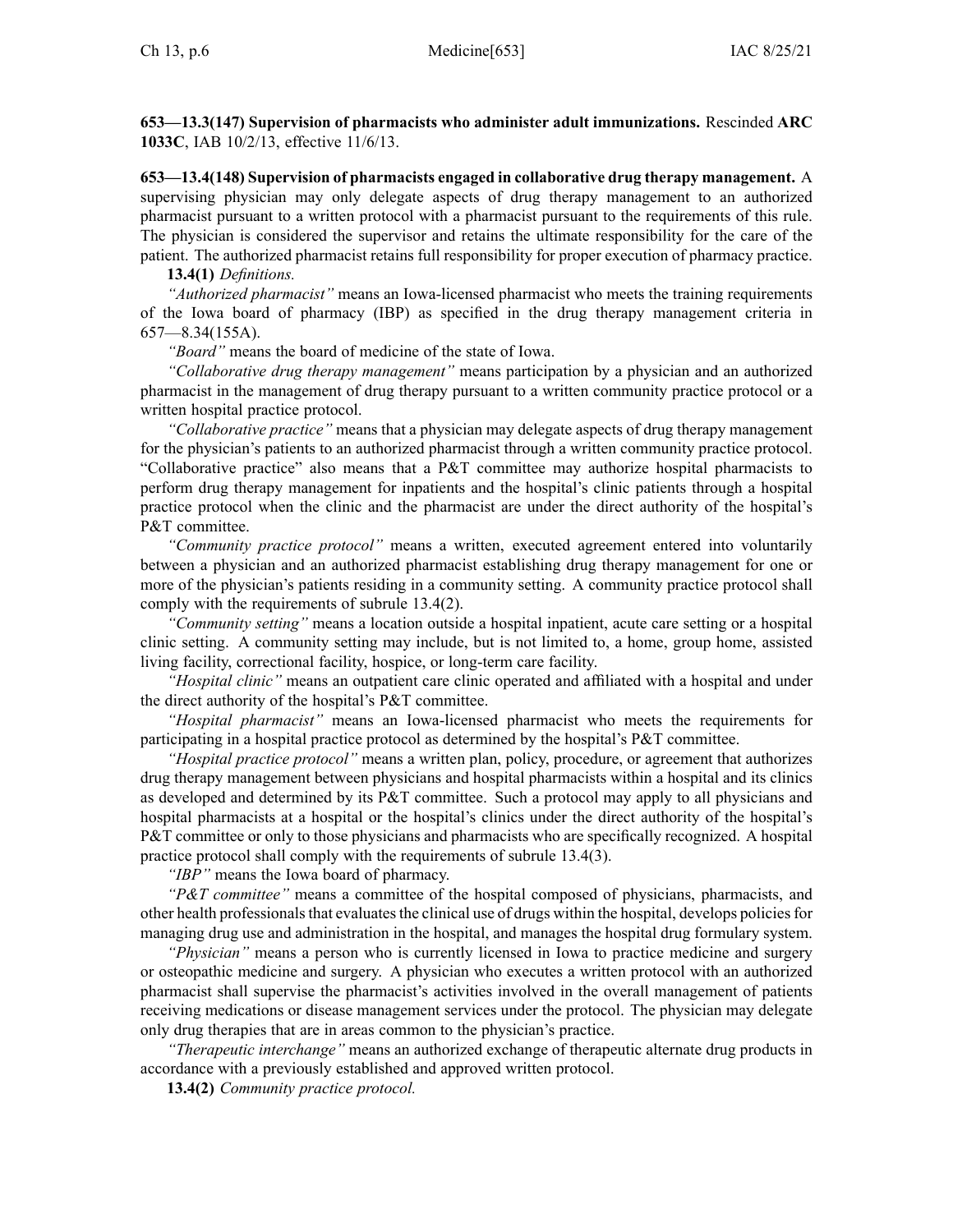*a.* A physician shall engage in collaborative drug therapy managemen<sup>t</sup> with <sup>a</sup> pharmacist only under <sup>a</sup> written protocol that is identified by topic and has been submitted to the IBP or <sup>a</sup> committee authorized by the IBP. A protocol executed after July 1, 2008, will no longer be required to be submitted to the IBP; however, written protocols executed or renewed after July 1, 2008, shall be made available upon reques<sup>t</sup> of the board or the IBP.

*b.* The community practice protocol shall include:

(1) The name, signature, date and contact information for each authorized pharmacist who is <sup>a</sup> party to the protocol and is eligible to manage the drug therapy of <sup>a</sup> particular patient. If more than one authorized pharmacist is <sup>a</sup> party to the agreement, the pharmacists shall work for <sup>a</sup> single licensed pharmacy and <sup>a</sup> principal pharmacist shall be designated in the protocol.

(2) The name, signature, date and contact information for each physician who may prescribe drugs and is responsible for supervising <sup>a</sup> patient's drug therapy management. The physician who initiates <sup>a</sup> protocol shall be considered the main caregiver for the patient respective to that protocol and shall be noted in the protocol as the principal physician.

(3) The name and contact information of the principal physician and the principal authorized pharmacist who are responsible for development, training, administration, and quality assurance of the protocol.

(4) A detailed written protocol pursuan<sup>t</sup> to which the authorized pharmacist will base drug therapy managemen<sup>t</sup> decisions for patients. The protocol shall authorize one or more of the following:

1. Prescription drug orders. The protocol may authorize therapeutic interchange or modification of drug dosages based on symptoms or laboratory or physical findings defined in the protocol. The protocol shall include information specific to the dosage, frequency, duration and route of administration of the drug authorized by the patient's physician. The protocol shall not authorize the pharmacist to change <sup>a</sup> Schedule II drug or initiate <sup>a</sup> drug not included in the established protocol.

2. Laboratory tests. The protocol may authorize the pharmacist to obtain or conduct specific laboratory tests as long as the tests relate directly to the drug therapy management.

3. Physical findings. The protocol may authorize the pharmacist to check certain physical findings, e.g., vital signs, oximetry, or peak flows, that enable the pharmacist to assess and adjust the drug therapy, detect adverse drug reactions or determine if the patient should be referred back to the patient's physician for follow-up.

4. Patient activities. The protocol may authorize the pharmacist to monitor specific patient activities.

(5) Procedures for the physician to secure the patient's written consent. If the physician does not secure the patient's written consent, the pharmacist shall secure such and notify the patient's physician within 24 hours.

(6) Circumstances that shall cause the pharmacist to initiate communication with the physician, including but not limited to the need for new prescription orders and reports of the patient's therapeutic response or adverse reaction.

(7) A detailed statement identifying the specific drugs, laboratory tests and physical findings upon which the pharmacist shall base drug therapy managemen<sup>t</sup> decisions.

(8) A provision for the collaborative drug therapy protocol to be reviewed, updated and reexecuted or discontinued at least every two years.

(9) A description of the method the pharmacist shall use to document the pharmacist's decisions or recommendations for the physician.

(10) A description of the types of reports the physician requires the pharmacist to provide and the schedule by which the pharmacist is to submit these reports. The schedule shall include <sup>a</sup> time frame in which <sup>a</sup> pharmacist shall repor<sup>t</sup> any adverse reaction to the physician.

(11) A statement of the medication categories and the type of initiation and modification of drug therapy that the physician authorizes the pharmacist to perform.

(12) A description of the procedures or plan that the pharmacist shall follow if the pharmacist modifies <sup>a</sup> drug therapy.

(13) Procedures for record keeping, record sharing and long-term record storage.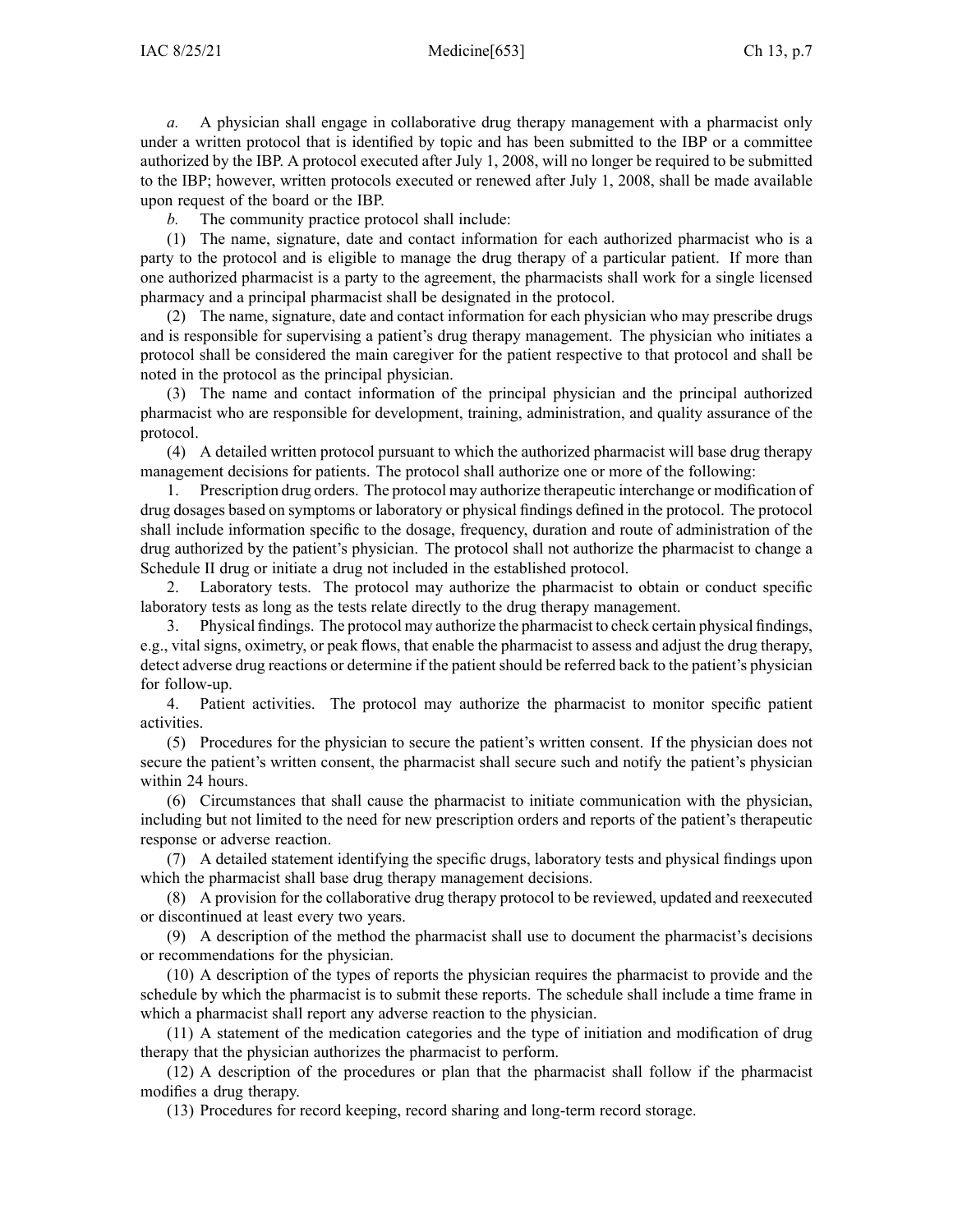(14) Procedures to follow in emergency situations.

(15) A statement that prohibits the pharmacist from delegating drug therapy managemen<sup>t</sup> to anyone other than another authorized pharmacist who has signed the applicable protocol.

(16) A statement that prohibits <sup>a</sup> physician from delegating collaborative drug therapy managemen<sup>t</sup> to any unlicensed or licensed person other than another physician or authorized pharmacist.

(17) A description of the mechanism for the pharmacist and physician to communicate with each other and for documentation by the pharmacist of the implementation of collaborative drug therapy.

*c.* Collaborative drug therapy managemen<sup>t</sup> is valid only when initiated by <sup>a</sup> written protocol executed by at least the patient's physician and one authorized pharmacist.

*d.* A collaborative drug therapy managemen<sup>t</sup> protocol must be filed with the IBP, kept on file in the pharmacy and made available to the board or IBP upon request. A protocol executed after July 1, 2008, will no longer be required to be submitted to the IBP; however, written protocols executed or renewed after July 1, 2008, shall be made available upon reques<sup>t</sup> of the board or the IBP.

*e.* A physician may terminate or amend the collaborative drug therapy managemen<sup>t</sup> protocol with an authorized pharmacist if the physician notifies, in writing, the pharmacist and the IBP. Notification shall include the name of the authorized pharmacist, the desired change, and the proposed effective date of the change. After July 1, 2008, the physician shall no longer be required to notify the IBP of changes in the protocol.

*f.* Patient consent for community practice protocols. The physician or pharmacist who initiates <sup>a</sup> protocol with <sup>a</sup> patient is responsible for securing <sup>a</sup> patient's written consent to participate in drug therapy managemen<sup>t</sup> and for transmitting <sup>a</sup> copy of the consent to the other party within 24 hours. The consent shall indicate which protocol is involved. Any variation in the protocol for <sup>a</sup> specific patient needs to be communicated to the other party at the time of securing the patient's consent. The patient's physician shall maintain the patient consent in the patient's medical record.

**13.4(3)** *Hospital practice protocol.*

*a.* A hospital's P&T committee shall determine the scope and extent of collaborative drug therapy managemen<sup>t</sup> practices that may be conducted by its hospital pharmacists in the hospital and its clinics. Hospital clinics are restricted to outpatient care clinics operated and affiliated with <sup>a</sup> hospital and under the direct authority of the hospital's P&T committee.

*b.* Collaborative drug therapy managemen<sup>t</sup> within <sup>a</sup> hospital setting or the hospital's clinic setting is valid only when approved by the hospital's P&T committee.

*c.* The hospital practice protocol shall include:

(1) The names or groups of physicians and pharmacists who are authorized by the P&T committee to participate in collaborative drug therapy management.

(2) A plan for development, training, administration, and quality assurance of the protocol.

(3) A detailed written protocol pursuan<sup>t</sup> to which the hospital pharmacist shall base drug therapy managemen<sup>t</sup> decisions for patients. The protocol shall authorize one or more of the following:

1. Medication orders and prescription drug orders. The protocol may authorize therapeutic interchange or modification of drug dosages based on symptoms or laboratory or physical findings defined in the protocol. The protocol shall include information specific to the dosage, frequency, duration and route of administration of the drug authorized by the physician. The protocol shall not authorize the hospital pharmacist to change <sup>a</sup> Schedule II drug or initiate <sup>a</sup> drug not included in the established protocol.

2. Laboratory tests. The protocol may authorize the hospital pharmacist to obtain or conduct specific laboratory tests as long as the tests relate directly to the drug therapy management.

3. Physical findings. The protocol may authorize the hospital pharmacist to check certain physical findings, e.g., vital signs, oximetry, or peak flows, that enable the pharmacist to assess and adjust the drug therapy, detect adverse drug reactions or determine if the patient should be referred back to the physician for follow-up.

(4) Circumstances that shall cause the hospital pharmacist to initiate communication with the patient's physician, including but not limited to the need for new medication orders and prescription drug orders and reports of <sup>a</sup> patient's therapeutic response or adverse reaction.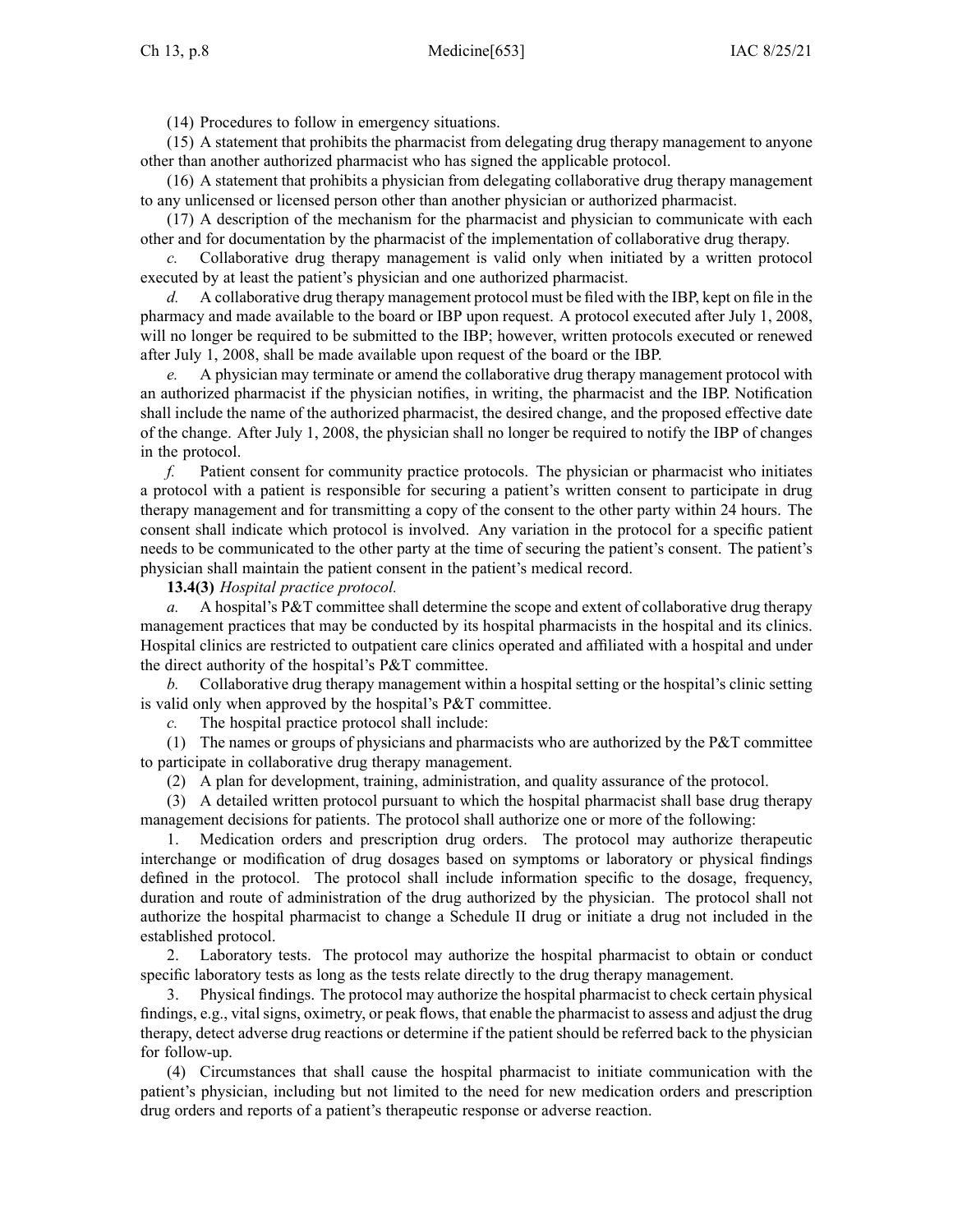(5) A statement of the medication categories and the type of initiation and modification of drug therapy that the protocol authorizes the hospital pharmacist to perform.

(6) A description of the procedures or plan that the hospital pharmacist shall follow if the hospital pharmacist modifies <sup>a</sup> drug therapy.

(7) A description of the mechanism for the hospital pharmacist and the patient's physician to communicate and for the hospital pharmacist to document implementation of the collaborative drug therapy.

This rule is intended to implement Iowa Code chapter [148](https://www.legis.iowa.gov/docs/ico/chapter/148.pdf).

**653—13.5(147,148) Standards of practice—chelation therapy.** Chelation therapy or disodium ethylene diamine tetra acetic acid (EDTA) may only be used for the treatment of heavy metal poisoning or in the clinical setting when <sup>a</sup> licensee experienced in clinical investigations conducts <sup>a</sup> carefully controlled clinical investigation of its effectiveness in treating other diseases or medical conditions under <sup>a</sup> research protocol that has been approved by an institutional review board of the University of Iowa or Des Moines University—Osteopathic Medical Center.

This rule is intended to implement Iowa Code chapters [147](https://www.legis.iowa.gov/docs/ico/chapter/147.pdf) and [148](https://www.legis.iowa.gov/docs/ico/chapter/148.pdf).

**653—13.6(79GA,HF726) Standards of practice—automated dispensing systems.** A physician who dispenses prescription drugs via an automated dispensing system or <sup>a</sup> dispensing system that employs technology may delegate nonjudgmental dispensing functions to staff assistants in the absence of <sup>a</sup> pharmacist or physician provided that the physician utilizes an internal quality control assurance plan that ensures that the medication dispensed is the medication that was prescribed. The physician shall be physically presen<sup>t</sup> to determine the accuracy and completeness of any medication that is reconstituted prior to dispensing.

**13.6(1)** An internal quality control assurance plan shall include the following elements:

*a.* The name of the physician responsible for the internal quality assurance plan and testing;

*b.* Methods that the dispensing system employs, e.g., bar coding, to ensure the accuracy of the patient's name and medication, dosage, directions and amount of medication prescribed;

*c.* Standards that the physician expects to be met to ensure the accuracy of the dispensing system and the training and qualifications of staff members assigned to dispense via the dispensing system;

*d.* The procedures utilized to ensure that the physician(s) dispensing via the automated system provide(s) patients counseling regarding the prescription drugs being dispensed;

*e.* Staff training and qualifications for dispensing via the dispensing system;

*f.* A list of staff members who meet the qualifications and who are assigned to dispense via the dispensing system;

*g.* A plan for testing the dispensing system and each staff member assigned to dispense via the dispensing system;

*h.* The results of testing that show compliance with the standards prior to implementation of the dispensing system and prior to approval of each staff member to dispense via the dispensing system;

*i.* A plan for interval testing of the accuracy of dispensing, at least annually; and

*j.* A plan for addressing inaccuracies, including discontinuing dispensing until the accuracy level can be reattained.

**13.6(2)** Those dispensing systems already in place shall show evidence of <sup>a</sup> plan and testing within two months of August 31, 2001.

**13.6(3)** The internal quality control assurance plan shall be submitted to the board of medicine upon request.

This rule is intended to implement Iowa Code section [147.107](https://www.legis.iowa.gov/docs/ico/section/147.107.pdf) and 2001 Iowa Acts, House File 726, section 5(10), paragraph *"i."*

# **653—13.7(147,148,272C) Standards of practice—office practices.**

**13.7(1)** *Termination of the physician-patient relationship.* A physician may choose whom to serve. Having undertaken the care of <sup>a</sup> patient, the physician may not neglect the patient. A physician shall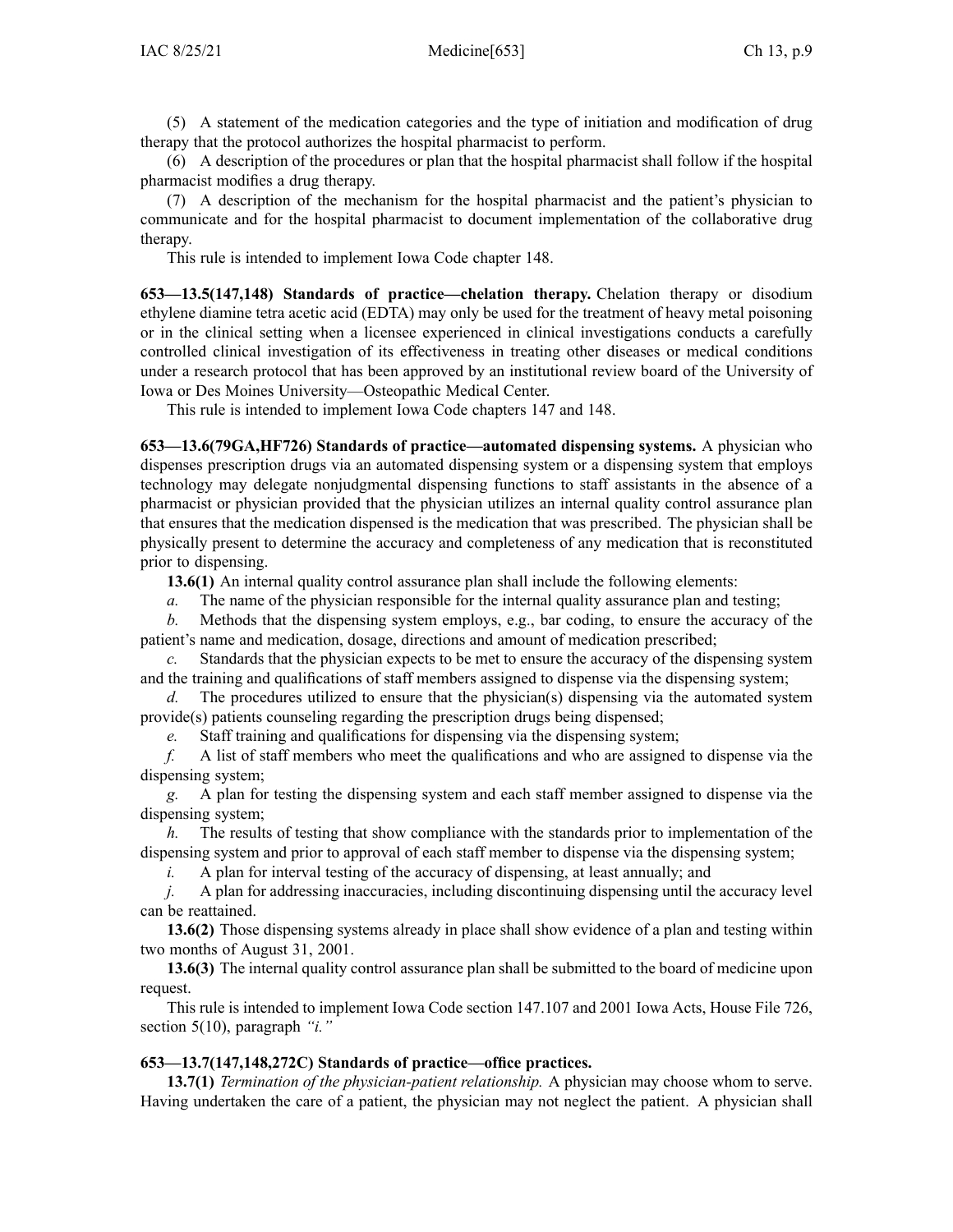provide <sup>a</sup> patient written notice of the termination of the physician-patient relationship. A physician shall ensure that emergency medical care is available to the patient during the 30-day period following notice of the termination of the physician-patient relationship.

**13.7(2)** *Patient referrals.* A physician shall not pay or receive compensation for patient referrals.

**13.7(3)** *Confidentiality.* A physician shall maintain the confidentiality of all patient information obtained in the practice of medicine. Information shall be divulged by the physician when authorized by law or the patient or when required for patient care.

**13.7(4)** *Sexual conduct.* It is unprofessional and unethical conduct, and is grounds for disciplinary action, for <sup>a</sup> physician to engage in conduct which violates the following prohibitions:

*a.* In the course of providing medical care, <sup>a</sup> physician shall not engage in contact, touching, or comments of <sup>a</sup> sexual nature with <sup>a</sup> patient, or with the patient's paren<sup>t</sup> or guardian if the patient is <sup>a</sup> minor.

*b.* A physician shall not engage in any sexual conduct with <sup>a</sup> patient when that conduct occurs concurrent with the physician-patient relationship, regardless of whether the patient consents to that conduct.

*c.* A physician shall not engage in any sexual conduct with <sup>a</sup> former patient unless the physician-patient relationship was completely terminated before the sexual conduct occurred. In considering whether that relationship was completely terminated, the board will consider the duration of the physician-patient relationship, the nature of the medical services provided, the lapse of time since the physician-patient relationship ended, the degree of dependence in the physician-patient relationship, and the extent to which the physician used or exploited the trust, knowledge, emotions, or influence derived from the physician-patient relationship.

*d.* A psychiatrist, or <sup>a</sup> physician who provides mental health counseling to <sup>a</sup> patient, shall never engage in any sexual conduct with <sup>a</sup> current or former patient, or with that patient's paren<sup>t</sup> or guardian if the patient was <sup>a</sup> minor, regardless of whether the patient consents to that conduct.

**13.7(5)** *Disruptive behavior.* A physician shall not engage in disruptive behavior. Disruptive behavior is defined as <sup>a</sup> pattern of contentious, threatening, or intractable behavior that interferes with, or has the potential to interfere with, patient care or the effective functioning of health care staff.

**13.7(6)** *Sexual harassment.* A physician shall not engage in sexual harassment. Sexual harassment is defined as verbal or physical conduct of <sup>a</sup> sexual nature which interferes with another health care worker's performance or creates an intimidating, hostile or offensive work environment.

**13.7(7)** *Transfer of medical records.* A physician must provide <sup>a</sup> copy of all medical records generated by the physician in <sup>a</sup> timely manner to the patient or another physician designated by the patient, upon written reques<sup>t</sup> when legally requested to do so by the subject patient or by <sup>a</sup> legally designated representative of the subject patient, excep<sup>t</sup> as otherwise required or permitted by law.

**13.7(8)** *Retention of medical records.* The following paragraphs become effective on January 1, 2004.

*a.* A physician shall retain all medical records, not appropriately transferred to another physician or entity, for at least seven years from the last date of service for each patient, except as otherwise required by law.

*b.* A physician must retain all medical records of minor patients, not appropriately transferred to another physician or entity, for <sup>a</sup> period consistent with that established by Iowa Code section [614.8](https://www.legis.iowa.gov/docs/ico/section/614.8.pdf).

*c.* Upon <sup>a</sup> physician's death or retirement, the sale of <sup>a</sup> medical practice or <sup>a</sup> physician's departure from the physician's medical practice:

(1) The physician or the physician's representative must ensure that all medical records are transferred to another physician or entity that is held to the same standards of confidentiality and agrees to act as custodian of the records.

(2) The physician shall notify all active patients that their records will be transferred to another physician or entity that will retain custody of their records and that, at their written request, the records will be sent to the physician or entity of the patient's choice.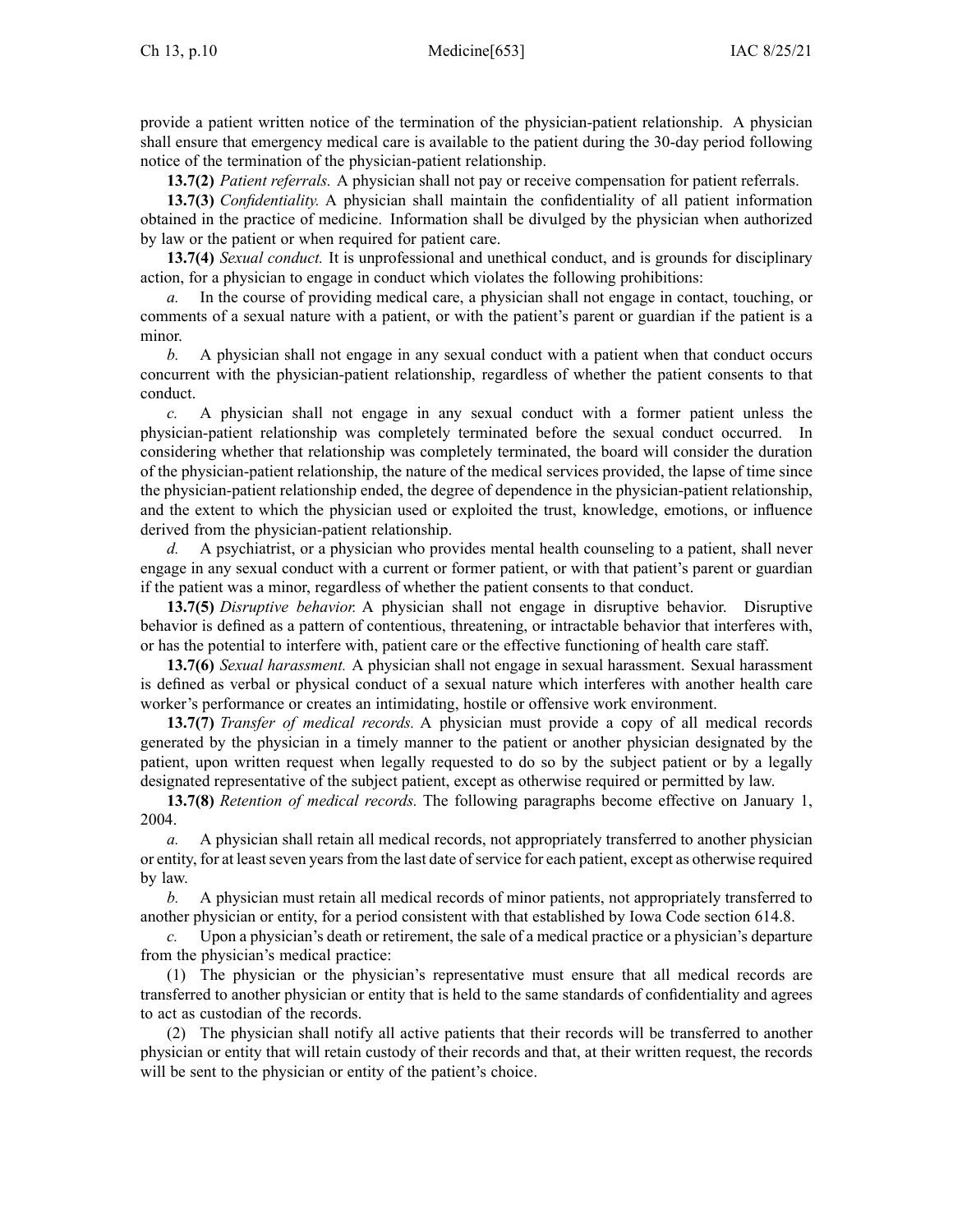**653—13.8(148,272C) Standards of practice—medical directors at medical spas—delegation and supervision of medical aesthetic services performed by qualified licensed or certified nonphysician persons or qualified laser technicians.** This rule establishes standards of practice for <sup>a</sup> physician or surgeon or osteopathic physician or surgeon who serves as <sup>a</sup> medical director at <sup>a</sup> medical spa.

**13.8(1)** *Definitions.* As used in this rule:

*"Alter"* means to change the cellular structure of living tissue.

*"Capable of"* means any means, method, device or instrument which, if used as intended or otherwise to its greatest strength, has the potential to alter or damage living tissue below the superficial epidermal cells.

*"Damage"* means to cause <sup>a</sup> harmful change in the cellular structure of living tissue.

*"Delegate"* means to entrust or transfer the performance of <sup>a</sup> medical aesthetic service to qualified licensed or certified nonphysician persons or qualified laser technicians.

*"Medical aesthetic service"* means the diagnosis, treatment, or correction of human conditions, ailments, diseases, injuries, or infirmities of the skin, hair, nails and mucous membranes by any means, methods, devices, or instruments including the use of <sup>a</sup> biological or synthetic material, chemical application, mechanical device, or displaced energy form of any kind if it alters or damages or is capable of altering or damaging living tissue below the superficial epidermal cells, with the exception of hair removal. Medical aesthetic service includes, but is not limited to, the following services: ablative laser therapy; vaporizing laser therapy; nonsuperficial light device therapy; injectables; tissue alteration services; nonsuperficial light-emitting diode therapy; nonsuperficial intense pulse light therapy; nonsuperficial radiofrequency therapy; nonsuperficial ultrasonic therapy; nonsuperficial exfoliation; nonsuperficial microdermabrasion; nonsuperficial dermaplane exfoliation; nonsuperficial lymphatic drainage; collagen induction therapy (microneedling); fat-freezing treatment (cool sculpting); botox injections; collagen injections; and tattoo removal.

*"Medical director"* means <sup>a</sup> physician who assumes the role of, or holds oneself out as, medical director at a medical spa. The medical director is responsible for implementing policies and procedures to ensure quality patient care and for the delegation and supervision of medical aesthetic services performed by qualified licensed or certified nonphysician persons or qualified laser technicians at <sup>a</sup> medical spa. The medical director is ultimately responsible for all medical aesthetic services performed by qualified licensed or certified nonphysician persons or qualified laser technicians at <sup>a</sup> medical spa.

*"Medical spa"* means any entity, however organized, which is advertised, announced, established, or maintained for the purpose of providing medical aesthetic services. Medical spa shall not include <sup>a</sup> dermatology practice which is wholly owned and controlled by one or more Iowa-licensed physicians if at least one of the owners is actively practicing at each location.

*"Nonsuperficial"* means that the therapy alters or damages or is capable of altering or damaging living tissue below the superficial epidermal cells.

*"Qualified laser technician"* means any person, licensed or unlicensed, who has successfully completed <sup>a</sup> minimum of 120 hours of training, including <sup>a</sup> minimum of 40 hours of didactic study and 80 hours of clinical training, in the safe and effective use of lasers in the performance of medical aesthetic services at an accredited laser training program. For the purposes of this rule, <sup>a</sup> qualified laser technician may only use lasers in the performance of delegated medical aesthetic services under the supervision of <sup>a</sup> qualified supervising physician at <sup>a</sup> medical spa. An unlicensed qualified laser technician may not perform any other medical aesthetic services defined in this rule.

*"Qualified licensed or certified nonphysician person"* means any person who is not licensed to practice medicine and surgery or osteopathic medicine and surgery but who is licensed or certified by another health- or skin care-related licensing board in Iowa and is qualified to perform delegated medical aesthetic services under the supervision of <sup>a</sup> qualified supervising physician at <sup>a</sup> medical spa.

*"Supervision"* means the oversight of qualified licensed or certified nonphysician persons or qualified laser technicians who perform medical aesthetic services delegated by <sup>a</sup> medical director.

**13.8(2)** *Practice of medicine.* The performance of medical aesthetic services is the practice of medicine. A medical aesthetic service shall only be performed by qualified licensed or certified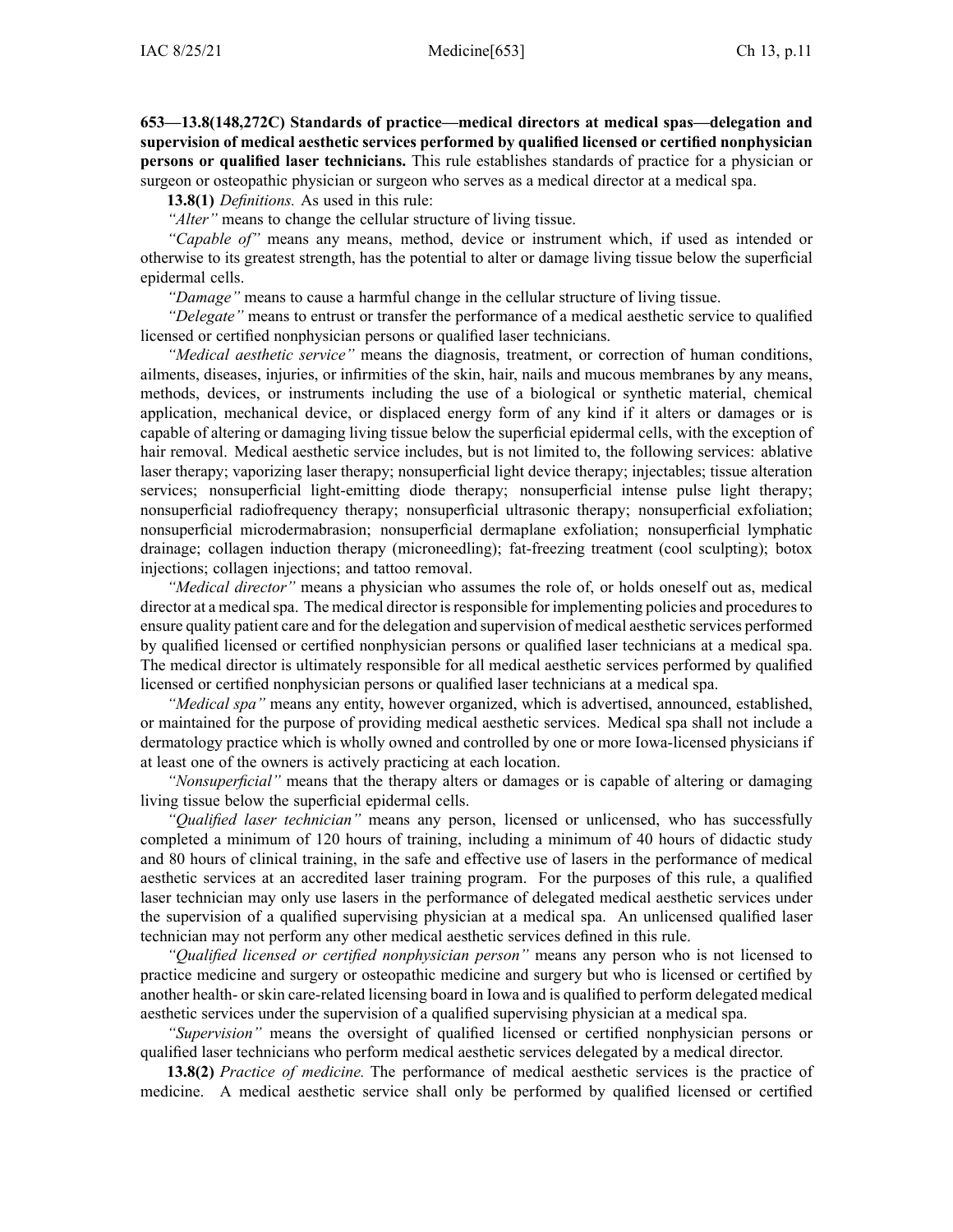nonphysician persons or qualified laser technicians if the service has been delegated by <sup>a</sup> medical director who is responsible for supervision of the services performed at <sup>a</sup> medical spa in Iowa.

**13.8(3)** *Medical director.* A physician who serves as medical director at <sup>a</sup> medical spa shall:

*a.* Hold an active unrestricted Iowa medical license to supervise each delegated medical aesthetic service;

*b.* Possess the appropriate education, training, experience and competence to safely supervise each delegated medical aesthetic service;

*c.* Retain responsibility for the supervision of each medical aesthetic service performed by qualified licensed or certified nonphysician persons or qualified laser technicians;

*d.* Ensure that advertising activities do not include false, misleading, or deceptive representations; and

*e.* Be clearly identified as the medical director in all advertising activities, Internet websites and signage related to the medical spa.

**13.8(4)** *Delegated medical aesthetic service.* When <sup>a</sup> medical director delegates <sup>a</sup> medical aesthetic service to qualified licensed or certified nonphysician persons or qualified laser technicians, the service shall be:

*a.* Within the medical director's scope of practice and medical competence to supervise;

*b.* Of the type that <sup>a</sup> reasonable and prudent physician would conclude is within the scope ofsound medical judgment to delegate; and

*c.* A routine and technical service, the performance of which does not require the skill of a licensed physician.

**13.8(5)** *Supervision.* A medical director who delegates performance of <sup>a</sup> medical aesthetic service to qualified licensed or certified nonphysician persons or qualified laser technicians is responsible for providing appropriate supervision. The medical director shall:

*a.* Ensure that all licensed or certified nonphysician persons or qualified laser technicians are qualified and competent to safely perform each delegated medical aesthetic service by personally assessing the person's education, training, experience and ability;

*b.* Ensure that <sup>a</sup> qualified licensed or certified nonphysician person does not perform any medical aesthetic services which are beyond the scope of that person's license or certification unless the person is supervised by <sup>a</sup> qualified supervising physician;

*c.* Ensure that all qualified licensed or certified nonphysician persons or qualified laser technicians receive direct, in-person, on-site supervision from the medical director or other qualified licensed physician at least four hours each week and that the regular supervision is documented;

*d.* Provide on-site review of medical aesthetic services performed by qualified licensed or certified nonphysician persons or qualified laser technicians each week and review at least 10 percen<sup>t</sup> of patient charts for medical aesthetic services performed by qualified licensed or certified nonphysician persons or qualified laser technicians;

*e.* Be physically located, at all times, within 60 miles of the location where delegated medical aesthetic services are performed;

*f.* Be available, in person or electronically, at all times, to consult with qualified licensed or certified nonphysician persons or qualified laser technicians who perform delegated medical aesthetic services, particularly in case of injury or an emergency;

*g.* Assess the legitimacy and safety of all equipment or other technologies being used by qualified licensed or certified nonphysician persons or qualified laser technicians who perform delegated medical aesthetic services;

*h.* Develop and implement protocols for responding to emergencies or other injuries suffered by persons receiving delegated medical aesthetic services performed by qualified licensed or certified nonphysician persons or qualified laser technicians;

*i.* Ensure that all qualified licensed or certified nonphysician persons or qualified laser technicians maintain accurate and timely medical records for the delegated medical aesthetic services they perform;

Ensure that each patient provides appropriate informed consent for medical aesthetic services performed by the medical director or other qualified licensed physician and all qualified licensed or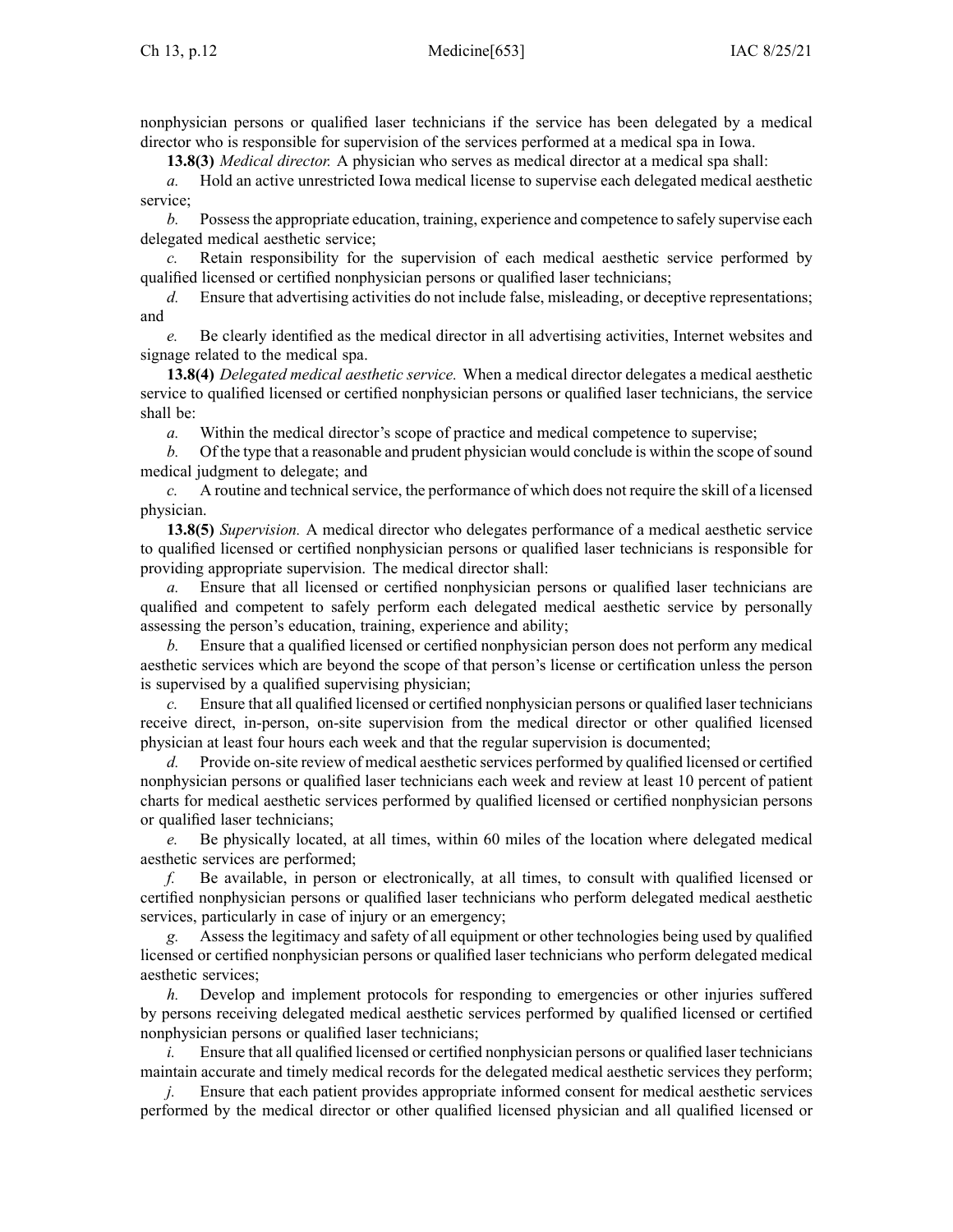certified nonphysician persons or qualified laser technicians and that such informed consent is timely documented in the patient's medical record;

*k.* Ensure that the identity and licensure and certification of the medical director, other qualified licensed physicians, and all qualified licensed or certified nonphysician persons or qualified laser technicians are visibly displayed at each medical spa where they perform medical aesthetic services and provided in writing to each patient receiving medical aesthetic services at <sup>a</sup> medical spa; and

*l.* Ensure that the board receives written verification of the education and training of all qualified licensed or certified nonphysician persons or qualified laser technicians who perform delegated medical aesthetic services at <sup>a</sup> medical spa, within 14 days of <sup>a</sup> reques<sup>t</sup> by the board.

**13.8(6)** *Continuing medical education.* All medical directors, qualified licensed or certified nonphysician persons and qualified laser technicians who practice at <sup>a</sup> medical spa in Iowa shall complete <sup>a</sup> minimum of 20 hours of continuing medical education in the safe and effective performance of medical aesthetic services each year.

**13.8(7)** *Exceptions.* This rule is not intended to apply to physicians who serve as medical directors of licensed medical facilities, clinics or practices that provide medical aesthetic services as par<sup>t</sup> of or incident to their other medical services.

**13.8(8)** *Physician assistants.* Nothing in this rule shall be interpreted to contradict or supersede the rules established in [645—Chapters](https://www.legis.iowa.gov/docs/iac/chapter/645.326.pdf) 326 and [327](https://www.legis.iowa.gov/docs/iac/chapter/645.327.pdf).

[**ARC [9088B](https://www.legis.iowa.gov/docs/aco/arc/9088B.pdf)**, IAB 9/22/10, effective 10/27/10; **ARC [4247C](https://www.legis.iowa.gov/docs/aco/arc/4247C.pdf)**, IAB 1/16/19, effective 2/20/19]

**653—13.9(147,148,272C) Standards of practice—interventional chronic pain management.** This rule establishes standards of practice for the practice of interventional chronic pain management. The purpose of this rule is to assist physicians who consider interventional techniques to treat patients with chronic pain.

**13.9(1)** *Definition.* As used in this rule:

*"Interventional chronic pain management"* means the diagnosis and treatment of pain-related disorders with the application of interventional techniquesin managing subacute, chronic, persistent, and intractable pain. Interventional techniques include percutaneous (through the skin) needle placement to inject drugs in targeted areas. Interventional techniques also include nerve ablation (excision or amputation) and certain surgical procedures. Interventional techniques often involve injection of steroids, analgesics, and anesthetics and include: lumbar, thoracic, and cervical spine injections, intra-articular injections, intrathecal injections, epidural injections (both regular and transforaminal), facet injections, discography, nerve destruction, occipital nerve blocks, lumbar sympathetic blocks and vertebroplasty, and kyphoplasty. Interventional chronic pain managemen<sup>t</sup> includes the use of fluoroscopy when it is used to assess the cause of <sup>a</sup> patient's chronic pain or when it is used to identify anatomic landmarks during interventional techniques. Specific interventional techniques include: SI joint injections; spinal punctures; epidural blood patches; epidural injections; epidural/spinal injections; lumbar injections; epidural/subarachnoid catheters; occipital nerve blocks; axillary nerve blocks; intercostals nerve blocks; multiple intercostals nerve blocks; ilioinguinal nerve blocks; peripheral nerve blocks; facet joint injections; cervical/thoracic facet joint injections; lumbar facet injections; multiple lumbar facet injections; transforaminal epidural steroid injections; transforaminal cervical steroid injections; sphenopalatine ganglion blocks; paravertebral sympathetic blocks; neurolysis of the lumbar facet nerve; neurolysis of the cervical facet nerve; and destruction of the peripheral nerve.

**13.9(2)** *Interventional chronic pain management.* The practice of interventional chronic pain managemen<sup>t</sup> shall include the following:

- *a.* Comprehensive assessment of the patient;
- *b.* Diagnosis of the cause of the patient's pain;
- *c.* Evaluation of alternative treatment options;
- *d.* Selection of appropriate treatment options;
- *e.* Termination of prescribed treatment options when appropriate;
- *f.* Follow-up care; and
- *g.* Collaboration with other health care providers.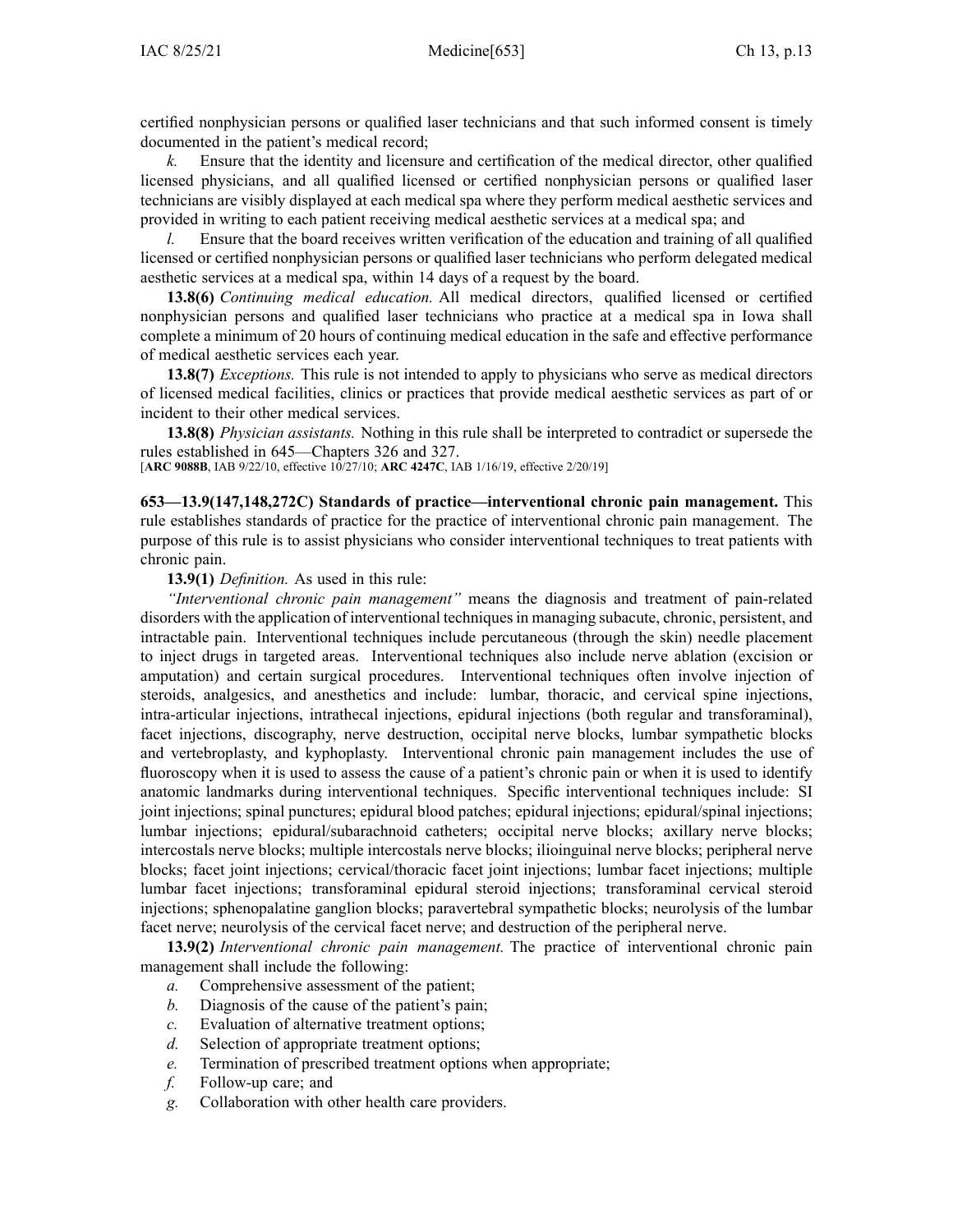**13.9(3)** *Practice of medicine.* Interventional chronic pain managemen<sup>t</sup> is the practice of medicine. [**ARC [8918B](https://www.legis.iowa.gov/docs/aco/arc/8918B.pdf)**, IAB 6/30/10, effective 8/4/10]

# **653—13.10(147,148,272C) Standards of practice—physicians who prescribe or administer abortion-inducing drugs.**

**13.10(1)** *Definition.* As used in this rule:

*"Abortion-inducing drug"* means <sup>a</sup> drug, medicine, mixture, or preparation, when it is prescribed or administered with the intent to terminate the pregnancy of <sup>a</sup> woman known to be pregnant.

**13.10(2)** *Physical examination required.* A physician shall not induce an abortion by providing an abortion-inducing drug unless the physician has first performed <sup>a</sup> physical examination of the woman to determine, and document in the woman's medical record, the gestational age and intrauterine location of the pregnancy.

**13.10(3)** *Physician's physical presence required.* When inducing an abortion by providing an abortion-inducing drug, <sup>a</sup> physician must be physically presen<sup>t</sup> with the woman at the time the abortion-inducing drug is provided.

**13.10(4)** *Follow-up appointment required.* If an abortion is induced by an abortion-inducing drug, the physician inducing the abortion must schedule <sup>a</sup> follow-up appointment with the woman at the same facility where the abortion-inducing drug was provided, 12 to 18 days after the woman's use of an abortion-inducing drug to confirm the termination of the pregnancy and evaluate the woman's medical condition. The physician shall use all reasonable efforts to ensure that the woman is aware of the follow-up appointment and that she returns for the appointment.

**13.10(5)** *Parental notification regarding pregnan<sup>t</sup> minors.* A physician shall not induce an abortion by providing an abortion-inducing drug to <sup>a</sup> pregnan<sup>t</sup> minor prior to compliance with the requirements of Iowa Code chapter [135L](https://www.legis.iowa.gov/docs/ico/chapter/135L.pdf) and rules [641—89.12](https://www.legis.iowa.gov/docs/iac/rule/641.89.12.pdf)(135L) and [641—89.21](https://www.legis.iowa.gov/docs/iac/rule/641.89.21.pdf)(135L) adopted by the public health department.

[**ARC [1034C](https://www.legis.iowa.gov/docs/aco/arc/1034C.pdf)**, IAB 10/2/13, effective 11/6/13]

**653—13.11(147,148,272C) Standards of practice—telemedicine.** This rule establishes standards of practice for the practice of medicine using telemedicine.

1. The board recognizes that technological advances have made it possible for licensees in one location to provide medical care to patients in another location with or without an intervening health care provider.

2. Telemedicine is <sup>a</sup> useful tool that, if applied appropriately, can provide important benefits to patients, including increased access to health care, expanded utilization of specialty expertise, rapid availability of patient records, and potential cost savings.

3. The board advises that licensees using telemedicine will be held to the same standards of care and professional ethics as licensees using traditional in-person medical care.

4. Failure to conform to the appropriate standards of care or professional ethics while using telemedicine may subject the licensee to potential discipline by the board.

**13.11(1)** *Definitions.* As used in this rule:

*"Asynchronous store-and-forward transmission"* means the collection of <sup>a</sup> patient's relevant health information and the subsequent transmission of the data from an originating site to <sup>a</sup> health care provider at <sup>a</sup> distant site without the presence of the patient.

*"Board"* means the Iowa board of medicine.

*"In-person encounter"* means that the physician and the patient are in the physical presence of each other and are in the same physical location during the physician-patient encounter.

*"Licensee"* means <sup>a</sup> medical physician or osteopathic physician licensed by the board.

*"Telemedicine"* means the practice of medicine using electronic audio-visual communications and information technologies or other means, including interactive audio with asynchronous store-and-forward transmission, between <sup>a</sup> licensee in one location and <sup>a</sup> patient in another location with or without an intervening health care provider. Telemedicine includes asynchronous store-and-forward technologies, remote monitoring, and real-time interactive services, including teleradiology and telepathology. Telemedicine shall not include the provision of medical services only through an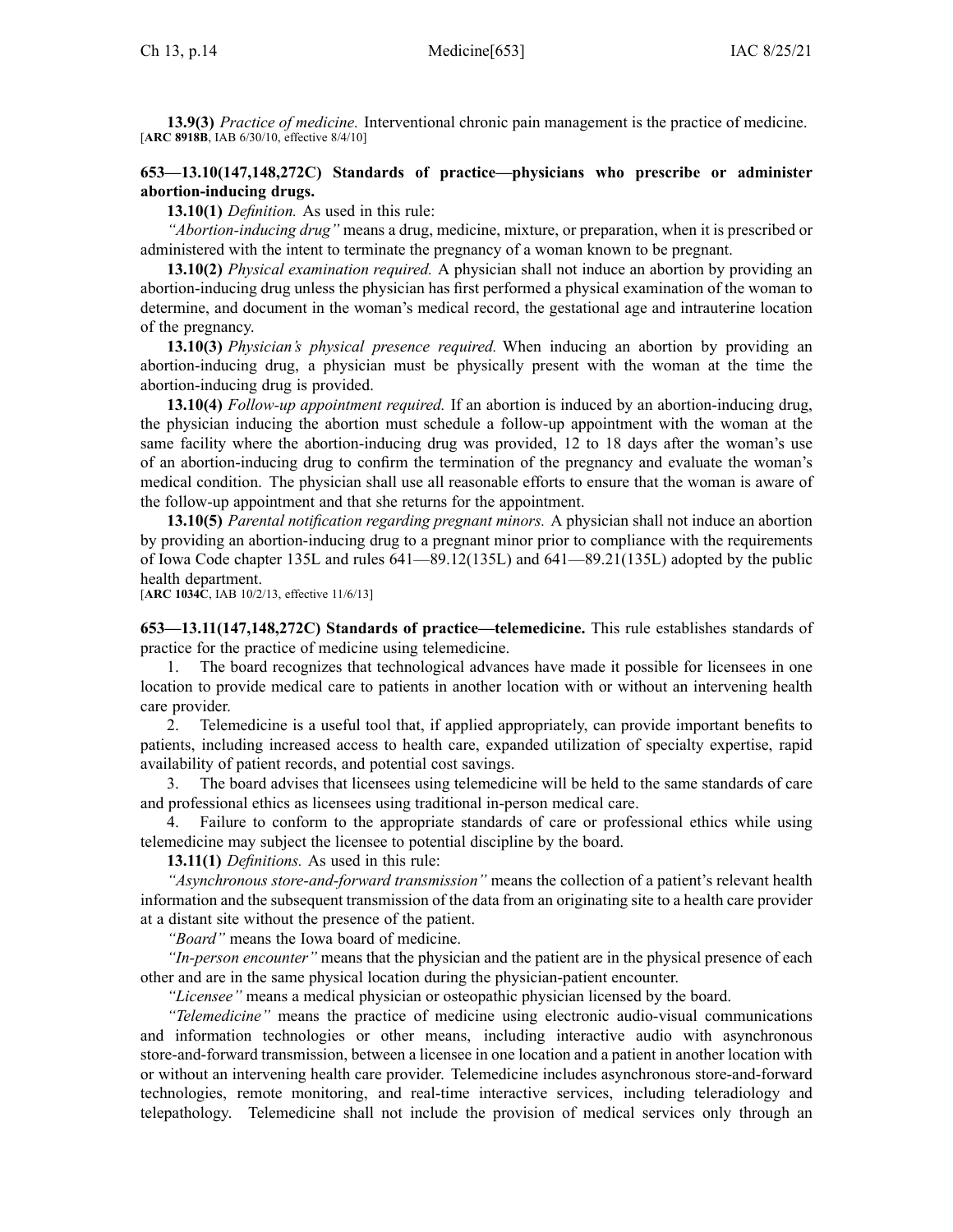audio-only telephone, email messages, facsimile transmissions, or U.S. mail or other parcel service, or any combination thereof.

*"Telemedicine technologies"* means technologies and devices enabling secure electronic communications and information exchanges between <sup>a</sup> licensee in one location and <sup>a</sup> patient in another location with or without an intervening health care provider.

**13.11(2)** *Practice guidelines.* A licensee who uses telemedicine shall utilize evidence-based telemedicine practice guidelines and standards of practice, to the degree they are available, to ensure patient safety, quality of care, and positive outcomes. The board acknowledges that some nationally recognized medical specialty organizations have established comprehensive telemedicine practice guidelines that address the clinical and technological aspects of telemedicine for many medical specialties.

**13.11(3)** *Iowa medical license required.* A physician who uses telemedicine in the diagnosis and treatment of <sup>a</sup> patient located in Iowa shall hold an active Iowa medical license consistent with state and federal laws. Nothing in this rule shall be construed to supersede the exceptions to licensure contained in [653—subrule](https://www.legis.iowa.gov/docs/iac/rule/653.9.2.pdf) 9.2(2).

**13.11(4)** *Standards of care and professional ethics.* A licensee who uses telemedicine shall be held to the same standards of care and professional ethics as <sup>a</sup> licensee using traditional in-person encounters with patients. Failure to conform to the appropriate standards of care or professional ethics while using telemedicine may be <sup>a</sup> violation of the laws and rules governing the practice of medicine and may subject the licensee to potential discipline by the board.

**13.11(5)** *Scope of practice.* A licensee who uses telemedicine shall ensure that the services provided are consistent with the licensee's scope of practice, including the licensee's education, training, experience, ability, licensure, and certification.

**13.11(6)** *Identification of patient and physician.* A licensee who uses telemedicine shall verify the identity of the patient and ensure that the patient has the ability to verify the identity, licensure status, certification, and credentials of all health care providers who provide telemedicine services prior to the provision of care.

#### **13.11(7)** *Physician-patient relationship.*

*a.* A licensee who uses telemedicine shall establish <sup>a</sup> valid physician-patient relationship with the person who receives telemedicine services. The physician-patient relationship begins when:

(1) The person with <sup>a</sup> health-related matter seeks assistance from <sup>a</sup> licensee;

(2) The licensee agrees to undertake diagnosis and treatment of the person; and

(3) The person agrees to be treated by the licensee whether or not there has been an in-person encounter between the physician and the person.

*b.* A valid physician-patient relationship may be established by:

(1) In-person encounter. Through an in-person medical interview and physical examination where the standard of care would require an in-person encounter;

(2) Consultation with another licensee. Through consultation with another licensee (or other health care provider) who has an established relationship with the patient and who agrees to participate in, or supervise, the patient's care; or

(3) Telemedicine encounter. Through telemedicine, if the standard of care does not require an in-person encounter, and in accordance with evidence-based standards of practice and telemedicine practice guidelines that address the clinical and technological aspects of telemedicine.

**13.11(8)** *Medical history and physical examination.* Generally, <sup>a</sup> licensee shall perform an in-person medical interview and physical examination for each patient. However, the medical interview and physical examination may not be in-person if the technology utilized in <sup>a</sup> telemedicine encounter is sufficient to establish an informed diagnosis as though the medical interview and physical examination had been performed in-person. Prior to providing treatment, including issuing prescriptions, electronically or otherwise, <sup>a</sup> licensee who uses telemedicine shall interview the patient to collect the relevant medical history and perform <sup>a</sup> physical examination, when medically necessary, sufficient for the diagnosis and treatment of the patient. An Internet questionnaire that is <sup>a</sup> static set of questions provided to the patient, to which the patient responds with <sup>a</sup> static set of answers, in contrast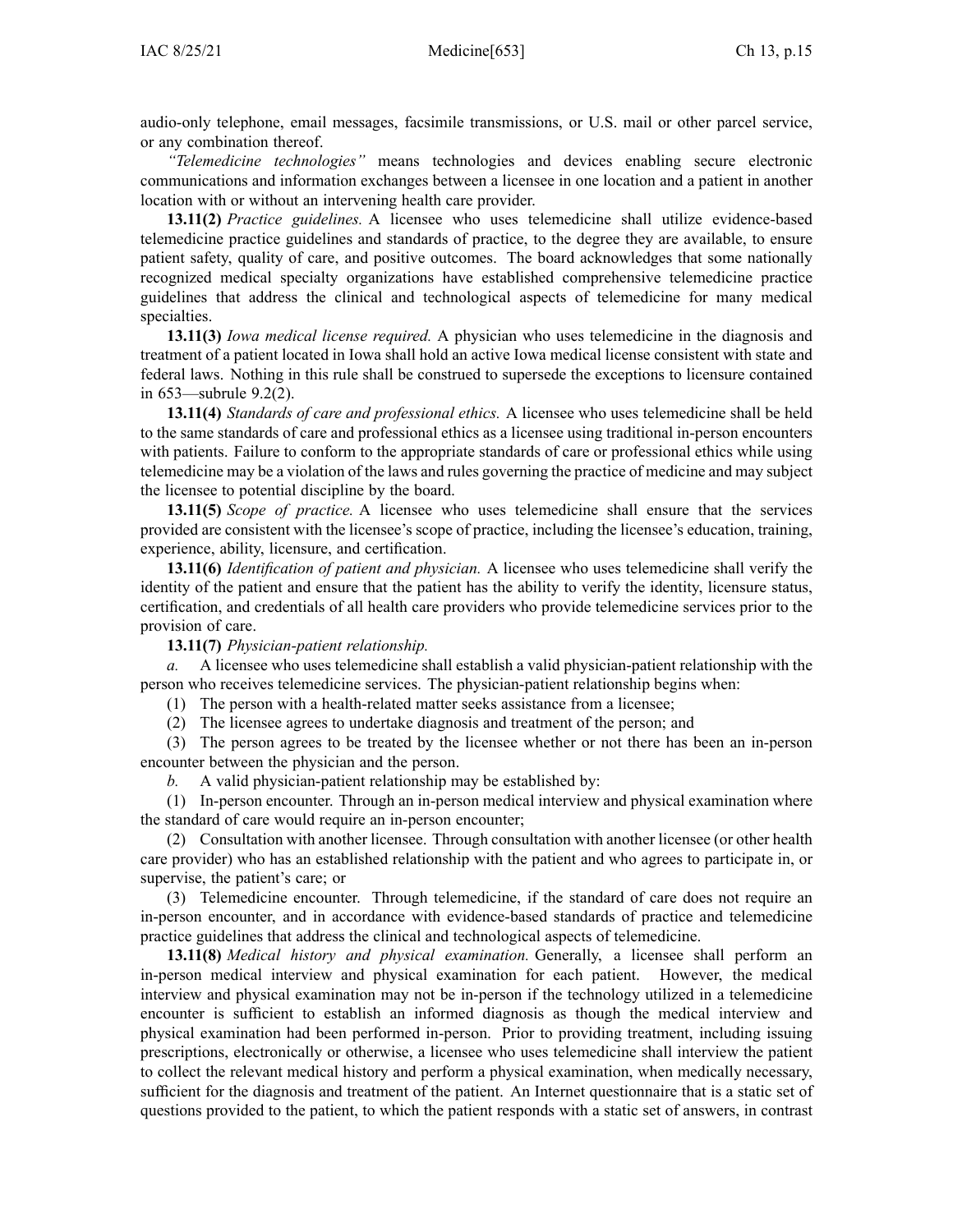to an adaptive, interactive and responsive online interview, does not constitute an acceptable medical interview and physical examination for the provision of treatment, including issuance of prescriptions, electronically or otherwise, by <sup>a</sup> licensee.

**13.11(9)** *Nonphysician health care providers.* If <sup>a</sup> licensee who uses telemedicine relies upon or delegates the provision of telemedicine services to <sup>a</sup> nonphysician health care provider, the licensee shall:

*a.* Ensure that systems are in place to ensure that the nonphysician health care provider is qualified and trained to provide that service within the scope of the nonphysician health care provider's practice;

*b.* Ensure that the licensee is available in person or electronically to consult with the nonphysician health care provider, particularly in the case of injury or an emergency.

**13.11(10)** *Informed consent.* A licensee who uses telemedicine shall ensure that the patient provides appropriate informed consent for the medical services provided, including consent for the use of telemedicine to diagnose and treat the patient, and that such informed consent is timely documented in the patient's medical record.

**13.11(11)** *Coordination of care.* A licensee who uses telemedicine shall, when medically appropriate, identify the medical home or treating physician(s) for the patient, when available, where in-person services can be delivered in coordination with the telemedicine services. The licensee shall provide <sup>a</sup> copy of the medical record to the patient's medical home or treating physician(s).

**13.11(12)** *Follow-up care.* A licensee who uses telemedicine shall have access to, or adequate knowledge of, the nature and availability of local medical resources to provide appropriate follow-up care to the patient following <sup>a</sup> telemedicine encounter.

**13.11(13)** *Emergency services.* A licensee who uses telemedicine shall refer <sup>a</sup> patient to an acute care facility or an emergency department when referral is necessary for the safety of the patient or in the case of an emergency.

**13.11(14)** *Medical records.* A licensee who uses telemedicine shall ensure that complete, accurate and timely medical records are maintained for the patient when appropriate, including all patient-related electronic communications, records of pas<sup>t</sup> care, physician-patient communications, laboratory and test results, evaluations and consultations, prescriptions, and instructions obtained or produced in connection with the use of telemedicine technologies. The licensee shall note in the patient's record when telemedicine is used to provide diagnosis and treatment. The licensee shall ensure that the patient or another licensee designated by the patient has timely access to all information obtained during the telemedicine encounter. The licensee shall ensure that the patient receives, upon request, <sup>a</sup> summary of each telemedicine encounter in <sup>a</sup> timely manner.

**13.11(15)** *Privacy and security.* A licensee who uses telemedicine shall ensure that all telemedicine encounters comply with the privacy and security measures of the Health Insurance Portability and Accountability Act to ensure that all patient communications and records are secure and remain confidential.

*a.* Written protocols shall be established that address the following:

- (1) Privacy;
- (2) Health care personnel who will process messages;
- (3) Hours of operation;
- (4) Types of transactions that will be permitted electronically;

(5) Required patient information to be included in the communication, including patient name, identification number and type of transaction;

- (6) Archiving and retrieval; and
- (7) Quality oversight mechanisms.

*b.* The written protocols should be periodically evaluated for currency and should be maintained in an accessible and readily available manner for review. The written protocols shall include sufficient privacy and security measures to ensure the confidentiality and integrity of patient-identifiable information, including password protection, encryption or other reliable authentication techniques.

**13.11(16)** *Technology and equipment.* The board recognizes that three broad categories of telemedicine technologies currently exist, including asynchronous store-and-forward technologies,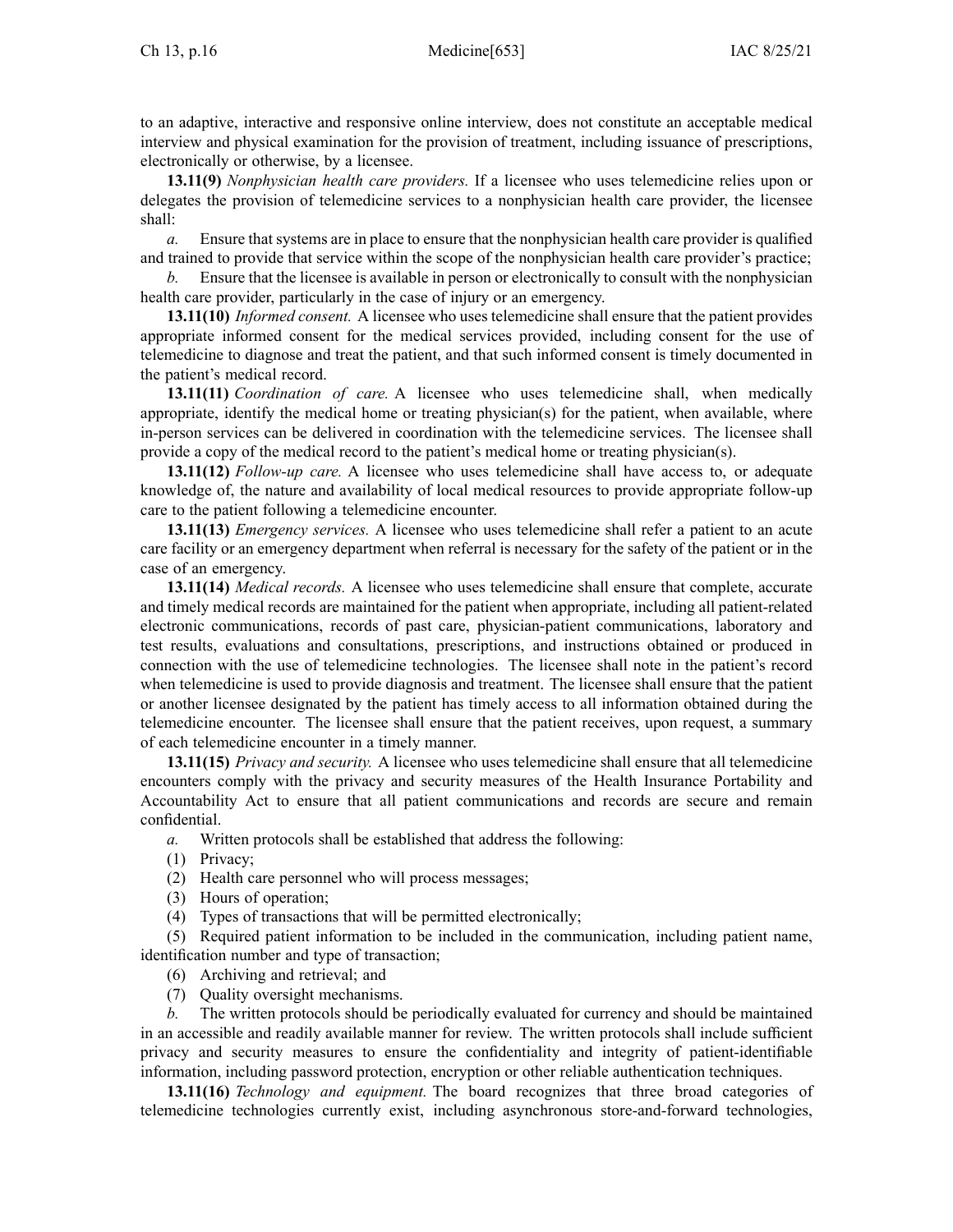remote monitoring, and real-time interactive services. While some telemedicine programs are multispecialty in nature, others are tailored to specific diseases and medical specialties. The technology and equipment utilized for telemedicine shall comply with the following requirements:

*a.* The technology and equipment utilized in the provision of telemedicine services must comply with all relevant safety laws, rules, regulations, and codes for technology and technical safety for devices that interact with patients or are integral to diagnostic capabilities;

*b.* The technology and equipment utilized in the provision of telemedicine services must be of sufficient quality, size, resolution and clarity such that the licensee can safely and effectively provide the telemedicine services; and

*c.* The technology and equipment utilized in the provision of telemedicine services must be compliant with the Health Insurance Portability and Accountability Act.

**13.11(17)** *Disclosure and functionality of telemedicine services.* A licensee who uses telemedicine shall ensure that the following information is clearly disclosed to the patient:

*a.* Types of services provided;

*b.* Contact information for the licensee;

*c.* Identity, licensure, certification, credentials, and qualifications of all health care providers who are providing the telemedicine services;

*d.* Limitations in the drugs and services that can be provided via telemedicine;

*e.* Fees for services, cost-sharing responsibilities, and how paymen<sup>t</sup> is to be made, if these differ from an in-person encounter;

*f.* Financial interests, other than fees charged, in any information, products, or services provided by the licensee(s);

*g.* Appropriate uses and limitations of the technologies, including in emergency situations;

*h.* Uses of and response times for emails, electronic messages and other communications transmitted via telemedicine technologies;

*i.* To whom patient health information may be disclosed and for what purpose;

*j.* Rights of patients with respec<sup>t</sup> to patient health information; and

*k.* Information collected and passive tracking mechanisms utilized.

**13.11(18)** *Patient access and feedback.* A licensee who uses telemedicine shall ensure that the patient has easy access to <sup>a</sup> mechanism for the following purposes:

*a.* To access, supplement and amend patient-provided personal health information;

*b.* To provide feedback regarding the quality of the telemedicine services provided; and

*c.* To register complaints. The mechanism shall include information regarding the filing of complaints with the board.

**13.11(19)** *Financial interests.* Advertising or promotion of goods or products from which the licensee(s) receives direct remuneration, benefit or incentives (other than the fees for the medical services) is prohibited to the extent that such activities are prohibited by state or federal law. Notwithstanding such prohibition, Internet services may provide links to general health information sites to enhance education; however, the licensee(s) should not benefit financially from providing such links or from the services or products marketed by such links. When providing links to other sites, licensees should be aware of the implied endorsement of the information, services or products offered from such sites. The maintenance of <sup>a</sup> preferred relationship with any pharmacy is prohibited. Licensees shall not transmit prescriptions to <sup>a</sup> specific pharmacy, or recommend <sup>a</sup> pharmacy, in exchange for any type of consideration or benefit from the pharmacy.

**13.11(20)** *Circumstances where the standard of care may not require <sup>a</sup> licensee to personally interview or examine <sup>a</sup> patient.* Under the following circumstances, whether or not such circumstances involve the use of telemedicine, <sup>a</sup> licensee may treat <sup>a</sup> patient who has not been personally interviewed, examined and diagnosed by the licensee:

*a.* Situations in which the licensee prescribes medications on <sup>a</sup> short-term basis for <sup>a</sup> new patient and has scheduled or is in the process of scheduling an appointment to personally examine the patient;

*b.* For institutional settings, including writing initial admission orders for <sup>a</sup> newly hospitalized patient;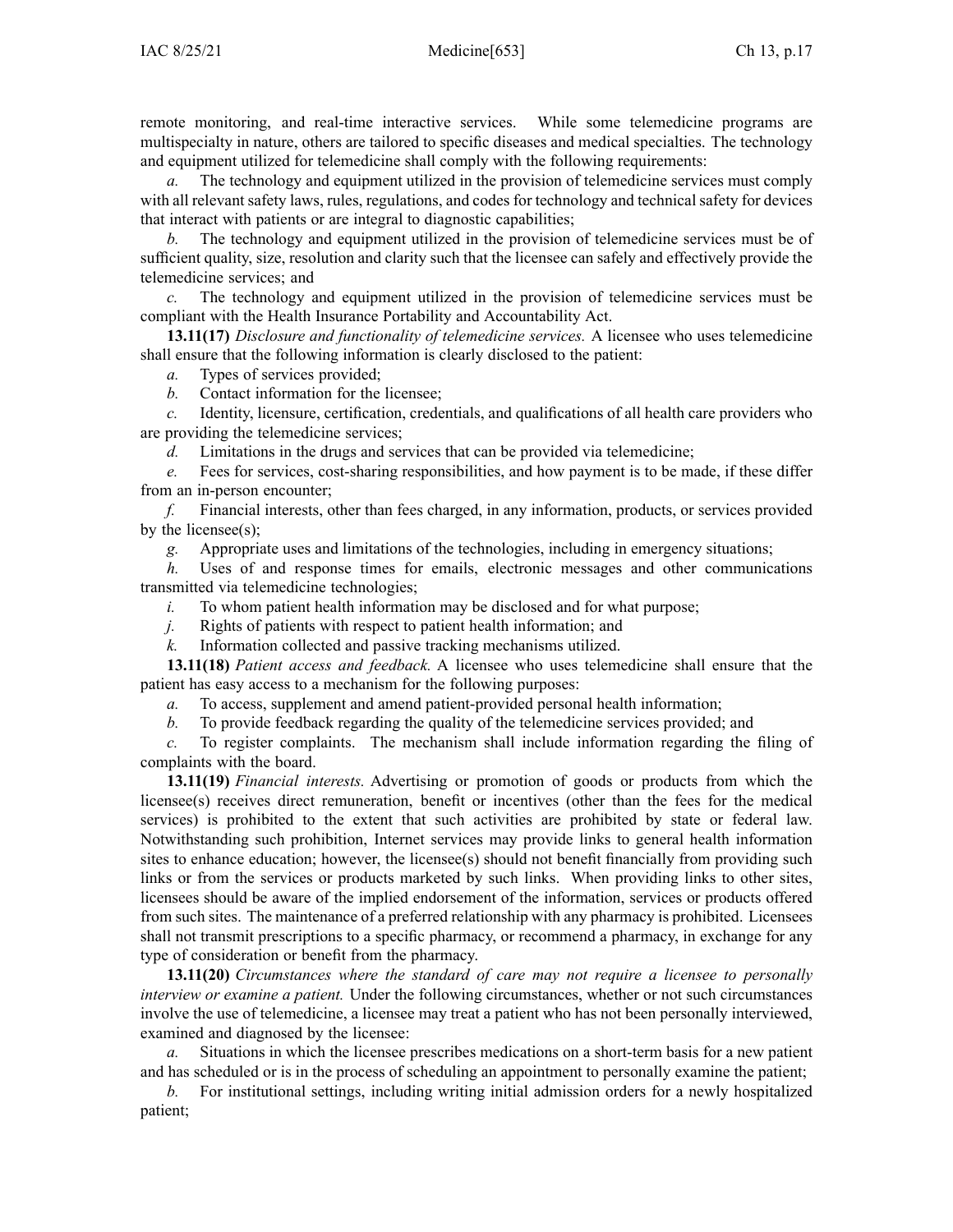*c.* Call situations in which <sup>a</sup> licensee is taking call for another licensee who has an established physician-patient relationship with the patient;

*d.* Cross-coverage situations in which <sup>a</sup> licensee is taking call for another licensee who has an established physician-patient relationship with the patient;

*e.* Situations in which the patient has been examined in person by an advanced registered nurse practitioner or <sup>a</sup> physician assistant or other licensed practitioner with whom the licensee has <sup>a</sup> supervisory or collaborative relationship;

*f.* Emergency situations in which the life or health of the patient is in imminent danger;

*g.* Emergency situations that constitute an immediate threat to the public health including, but not limited to, empiric treatment or prophylaxis to preven<sup>t</sup> or control an infectious disease outbreak;

*h.* Situations in which the licensee has diagnosed a sexually transmitted disease in a patient and the licensee prescribes or dispenses antibiotics to the patient's named sexual partner(s) for the treatment of the sexually transmitted disease asrecommended by the U.S. Centersfor Disease Control and Prevention; and

*i.* For licensed or certified nursing facilities, residential care facilities, intermediate care facilities, assisted living facilities and hospice settings.

**13.11(21)** *Prescribing based solely on an Internet request, Internet questionnaire or <sup>a</sup> telephonic evaluation—prohibited.* Prescribing to <sup>a</sup> patient based solely on an Internet reques<sup>t</sup> or Internet questionnaire (i.e., <sup>a</sup> static questionnaire provided to <sup>a</sup> patient, to which the patient responds with <sup>a</sup> static set of answers, in contrast to an adaptive, interactive and responsive online interview) is prohibited. Absent <sup>a</sup> valid physician-patient relationship, <sup>a</sup> licensee's prescribing to <sup>a</sup> patient based solely on <sup>a</sup> telephonic evaluation is prohibited, with the exception of the circumstances described in subrule [13.11\(20\)](https://www.legis.iowa.gov/docs/iac/rule/653.13.11.pdf).

**13.11(22)** *Medical abortion.* Nothing in this rule shall be interpreted to contradict or supersede the requirements established in rule [653—13.10](https://www.legis.iowa.gov/docs/iac/rule/653.13.10.pdf)(147,148,272C).

This rule is intended to implement Iowa Code chapters [147](https://www.legis.iowa.gov/docs/ico/chapter/147.pdf), [148](https://www.legis.iowa.gov/docs/ico/chapter/148.pdf) and [272C](https://www.legis.iowa.gov/docs/ico/chapter/272C.pdf). [**ARC [1983C](https://www.legis.iowa.gov/docs/aco/arc/1983C.pdf)**, IAB 4/29/15, effective 6/3/15]

# **653—13.12(135,147,148,272C,280) Standards of practice—prescribing epinephrine auto-injectors in the name of an authorized facility.**

**13.12(1)** Definitions. For purposes of this rule:

*"Authorized facility"* means any nonpublic school which is accredited pursuan<sup>t</sup> to Iowa Code section [256.11](https://www.legis.iowa.gov/docs/ico/section/256.11.pdf), any school directly supported in whole or in par<sup>t</sup> by taxation, <sup>a</sup> food establishment as defined in Iowa Code section [137F.1](https://www.legis.iowa.gov/docs/ico/section/137F.1.pdf), <sup>a</sup> carnival as defined in Iowa Code section [88A.1](https://www.legis.iowa.gov/docs/ico/section/88A.1.pdf), <sup>a</sup> recreational camp, <sup>a</sup> youth sports facility, or <sup>a</sup> sports area.

*"Epinephrine auto-injector"* means <sup>a</sup> device for immediate self-administration or administration by another trained person of <sup>a</sup> measured dose of epinephrine to <sup>a</sup> person at risk of anaphylaxis.

*"Physician"* means <sup>a</sup> person licensed pursuan<sup>t</sup> to Iowa Code chapter [148](https://www.legis.iowa.gov/docs/ico/chapter/148.pdf) to practice medicine and surgery or osteopathic medicine and surgery.

**13.12(2)** Notwithstanding any other provision of law to the contrary, <sup>a</sup> physician may prescribe epinephrine auto-injectors in the name of an authorized facility to be maintained for use pursuan<sup>t</sup> to Iowa Code sections [135.185](https://www.legis.iowa.gov/docs/ico/section/135.185.pdf), [280.16](https://www.legis.iowa.gov/docs/ico/section/280.16.pdf) and [280.16A](https://www.legis.iowa.gov/docs/ico/section/280.16A.pdf).

**13.12(3)** A physician who prescribes epinephrine auto-injectors in the name of an authorized facility to be maintained for use pursuan<sup>t</sup> to Iowa Code sections [135.185](https://www.legis.iowa.gov/docs/ico/section/135.185.pdf), [280.16](https://www.legis.iowa.gov/docs/ico/section/280.16.pdf) and [280.16A](https://www.legis.iowa.gov/docs/ico/section/280.16A.pdf), provided the physician has acted reasonably and in good faith, shall not be liable for any injury arising from the provision, administration, or assistance in the administration of an epinephrine auto-injector. [**ARC [2387C](https://www.legis.iowa.gov/docs/aco/arc/2387C.pdf)**, IAB 2/3/16, effective 3/9/16]

# **653—13.13(144E,147,148,272C) Standards of practice—experimental treatmentsfor patients with <sup>a</sup> terminal illness.**

**13.13(1)** *Exemption from discipline.* To the extent consistent with state law, the board shall not revoke, fail to renew, suspend, or take any action against <sup>a</sup> physician's license based solely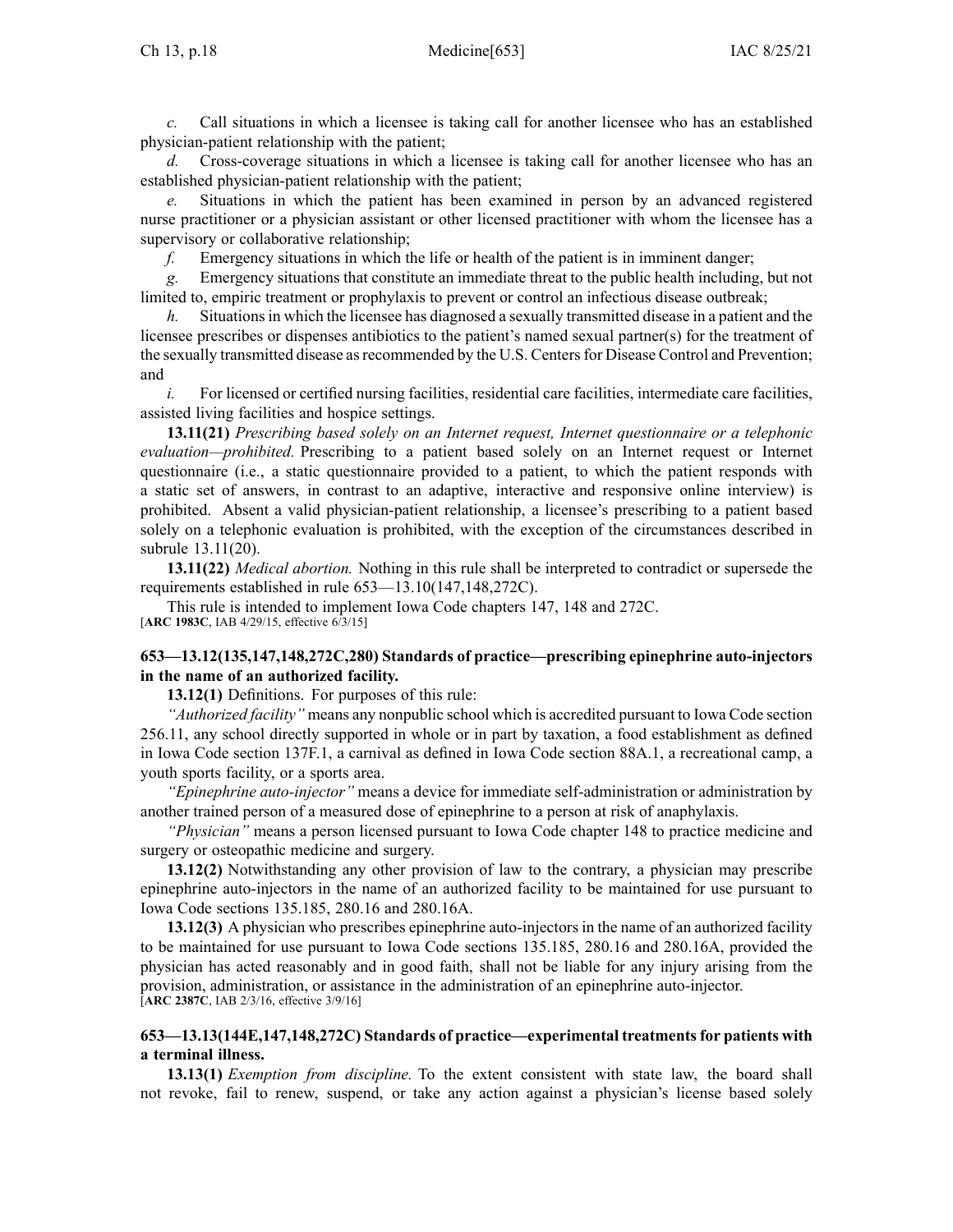on the physician's recommendations to an eligible patient regarding access to or treatment with an investigational drug, biological product, or device.

**13.13(2)** *Eligible patient.* A physician shall ensure that <sup>a</sup> patient meets all of the following conditions prior to the use of an investigational drug, biological product, or device pursuan<sup>t</sup> to this rule:

*a.* The patient has <sup>a</sup> terminal illness, attested to by the patient's treating physician.

*b.* The patient has considered and rejected or has tried and failed to respond to all other treatment options approved by the U.S. Food and Drug Administration (FDA).

The patient has received a recommendation from the patient's physician for an investigational drug, biological product, or device.

*d.* The patient has given written informed consent for the use of the investigational drug, biological product, or device.

*e.* The patient has documentation from the patient's physician that the patient meets the requirements of this rule.

**13.13(3)** *Investigational drug, biological product, or device.* A physician may recommend access to or treatment with an investigational drug, biological product, or device that has successfully completed phase 1 of an FDA-approved clinical trial but has not ye<sup>t</sup> been approved for general use by the FDA and remains under investigation in an FDA-approved clinical trial.

**13.13(4)** *Terminal illness.* A physician shall ensure that <sup>a</sup> patient has <sup>a</sup> terminal illness prior to the use of an investigational drug, biological product, or device pursuan<sup>t</sup> to this rule. A terminal illness is <sup>a</sup> progressive disease or medical or surgical condition that entails significant functional impairment and that is not considered by <sup>a</sup> treating physician to be reversible even with administration of treatments approved by the FDA and that, without life-sustaining procedures, will result in death.

**13.13(5)** *Written informed consent.* A physician shall obtain written informed consent prior to the use of an investigational drug, biological product, or device pursuan<sup>t</sup> to this rule. Written informed consent is <sup>a</sup> written document that is signed by <sup>a</sup> patient, <sup>a</sup> paren<sup>t</sup> of <sup>a</sup> minor patient, or <sup>a</sup> legal guardian or other legal representative of the patient and attested to by the patient's treating physician and <sup>a</sup> witness and that includes all of the following:

*a.* An explanation of the products and treatments approved by the FDA for the disease or condition from which the patient suffers.

*b.* An attestation that the patient concurs with the patient's treating physician in believing that all products and treatments approved by the FDA are unlikely to prolong the patient's life.

*c.* Clear identification of the specific proposed investigational drug, biological product, or device that the patient is seeking to use.

*d.* A description of the best and worst potential outcomes of using the investigational drug, biological product, or device and <sup>a</sup> realistic description of the most likely outcome. The description shall include the possibility that new, unanticipated, different, or worse symptoms might result and that death could be hastened by use of the proposed investigational drug, biological product, or device. The description shall be based on the treating physician's knowledge of the proposed investigational drug, biological product, or device in conjunction with an awareness of the patient's condition.

*e.* A statement that the patient's health plan or third-party administrator and provider are not obligated to pay for any care or treatments consequen<sup>t</sup> to the use of the investigational drug, biological product, or device, unless the patient's health plan or third-party administrator and provider are specifically required to do so by law or contract.

*f.* A statement that the patient's eligibility for hospice care may be withdrawn if the patient begins curative treatment with the investigational drug, biological product, or device and that hospice care may be reinstated if treatment ends and the patient meets hospice eligibility requirements.

*g.* A statement that the patient understands that the patient is liable for all expenses consequen<sup>t</sup> to the use of the investigational drug, biological product, or device and that this liability extends to the patient's estate unless <sup>a</sup> contract between the patient and the manufacturer of the investigational drug, biological product, or device states otherwise.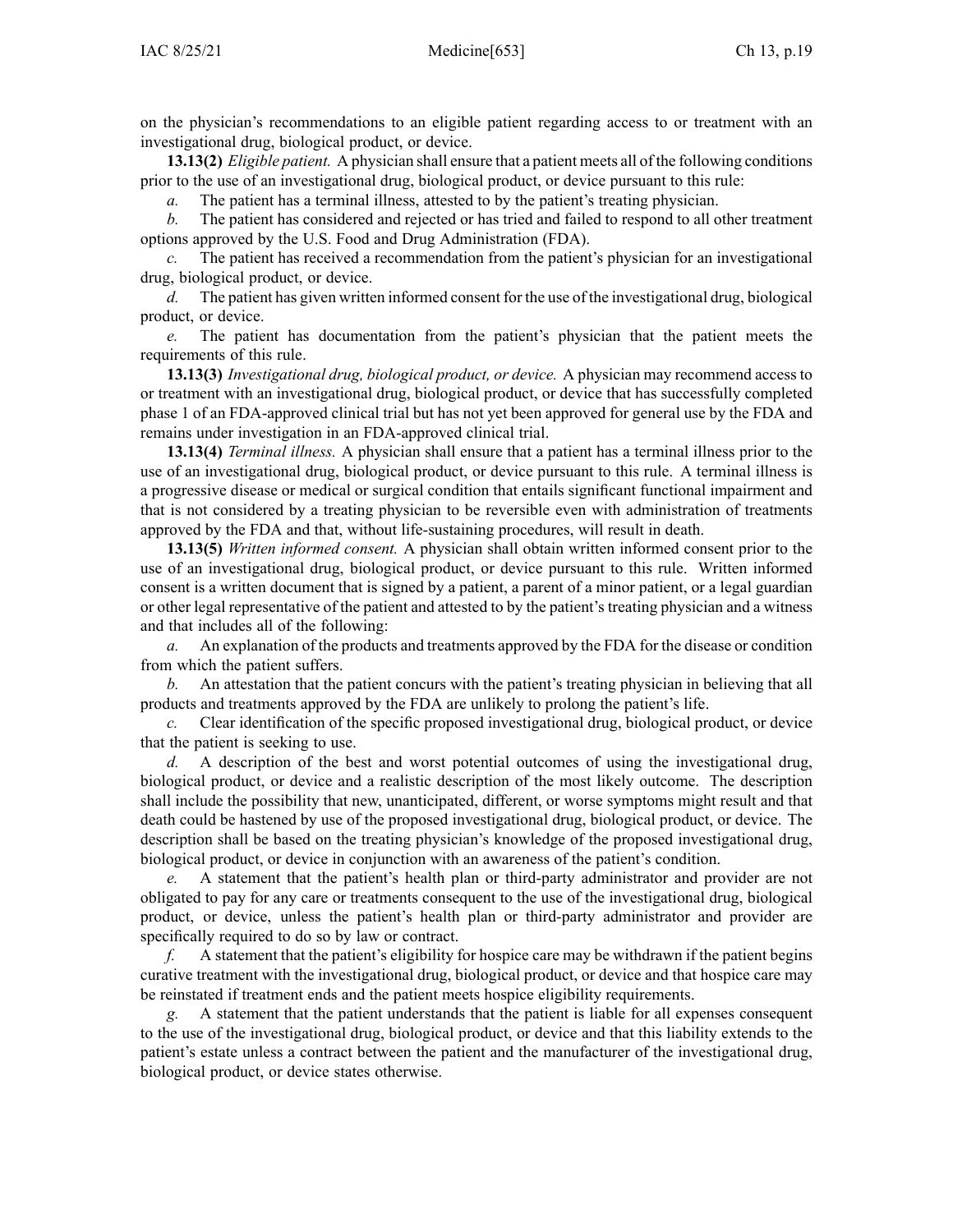**13.13(6)** *Assisting suicide.* This rule shall not be construed to allow <sup>a</sup> patient's treating physician to assist the patient in committing or attempting to commit suicide as prohibited in Iowa Code section [707A.2](https://www.legis.iowa.gov/docs/ico/section/2017/707A.2.pdf).

**13.13(7)** *Grounds for discipline.* A physician may be subject to disciplinary action for violation of rule 653—13.13(144E,147,148,272C) or 653—Chapter 23. Grounds for discipline include, but are not limited to, the following:

*a.* The physician recommends access to or treatment with an investigational drug, biological product, or device to an individual who is not an eligible patient pursuan<sup>t</sup> to this rule.

*b.* The physician fails to obtain appropriate written informed consent prior to recommending access to or treatment with an investigational drug, biological product, or device pursuan<sup>t</sup> to this rule.

*c.* The physician assists the patient in committing or attempting to commit suicide as prohibited in Iowa Code section [707A.2](https://www.legis.iowa.gov/docs/ico/section/2017/707A.2.pdf).

This rule is intended to implement Iowa Code chapters [144E](https://www.legis.iowa.gov/docs/ico/chapter/2018/144E.pdf), [147](https://www.legis.iowa.gov/docs/ico/chapter/2017/147.pdf), [148](https://www.legis.iowa.gov/docs/ico/chapter/2017/148.pdf) and [272C](https://www.legis.iowa.gov/docs/ico/chapter/2017/272C.pdf). [**ARC [3588C](https://www.legis.iowa.gov/docs/aco/arc/3588C.pdf)**, IAB 1/17/18, effective 2/21/18]

# **653—13.14(147,148,272C) Standards of practice—tick-borne disease diagnosis and treatment.**

**13.14(1)** *Exemption from discipline.* A person licensed by the board under Iowa Code chapter [148](https://www.legis.iowa.gov/docs/ico/chapter/2017/148.pdf) shall not be subject to discipline under this chapter or the board's enabling statute based solely on the physician's recommendation or provision of <sup>a</sup> treatment method for Lyme disease or other tick-borne disease if the recommendation or provision of such treatment meets all the following criteria:

*a.* The treatment is provided after an examination is performed and informed consent is received from the patient.

*b.* The physician identifies <sup>a</sup> medical reason for recommending or providing the treatment.

*c.* The treatment is provided after the physician informs the patient about other recognized treatment options and describes to the patient the physician's education, experience, and credentials regarding the treatment of Lyme disease or other tick-borne disease.

*d.* The physician uses the physician's own medical judgment based on <sup>a</sup> thorough review of all available clinical information and Lyme disease or other tick-borne disease literature to determine the best course of treatment for the individual patient.

*e.* The treatment will not, in the opinion of the physician, result in the direct and proximate death of or serious bodily injury to the patient.

**13.14(2)** *Lyme disease.* According to the Centers for Disease Control and Prevention (CDC), Lyme disease is caused by the bacterium *Borrelia burgdorferi* and is transmitted to humans through the bite of infected blacklegged ticks, commonly known as deer ticks. Typical symptoms include fever, headache, fatigue, and <sup>a</sup> characteristic skin rash called erythema migrans. If left untreated, infection can spread to joints, the heart, and the nervous system. Lyme disease is diagnosed based on symptoms, physical findings (e.g., <sup>a</sup> rash), and the possibility of exposure to infected ticks. Laboratory testing is helpful if used correctly and performed with validated methods. Steps to preven<sup>t</sup> Lyme disease include using insect repellent, removing ticks promptly, applying pesticides, and reducing tick habitat. The ticks that transmit Lyme disease can occasionally transmit other tick-borne diseases as well.

**13.14(3)** *Lyme disease treatment.* Most cases of Lyme disease can be treated successfully with <sup>a</sup> few weeks of antibiotics. Over the past several years, the International Lyme and Associated Diseases Society (ILADS) has supported longer courses of antibiotics for some patients, versus the prescribed treatment durations identified by the Infectious Diseases Society of America (IDSA) and referenced by the CDC. While IDSA has expressed concern about overtreatment, ILADS points out that treatment decisions should be based on <sup>a</sup> risk-benefit analysis. Both groups have published evidence-based guidelines.

**13.14(4)** *Tick-borne diseases.* According to the CDC, tick-borne diseases include:

*a. Anaplasmosis*istransmitted to humans by tick bites primarily from the blacklegged tick (*Ixodes scapularis*) in the northeastern and upper midwestern regions of the United States (U.S.) and the western blacklegged tick (*Ixodes pacificus*) along the Pacific coast.

*b. Babesiosis* is caused by microscopic parasites that infect red blood cells. Most human cases of babesiosis in the U.S. are caused by *Babesia microti*. *Babesia microti* is transmitted by the blacklegged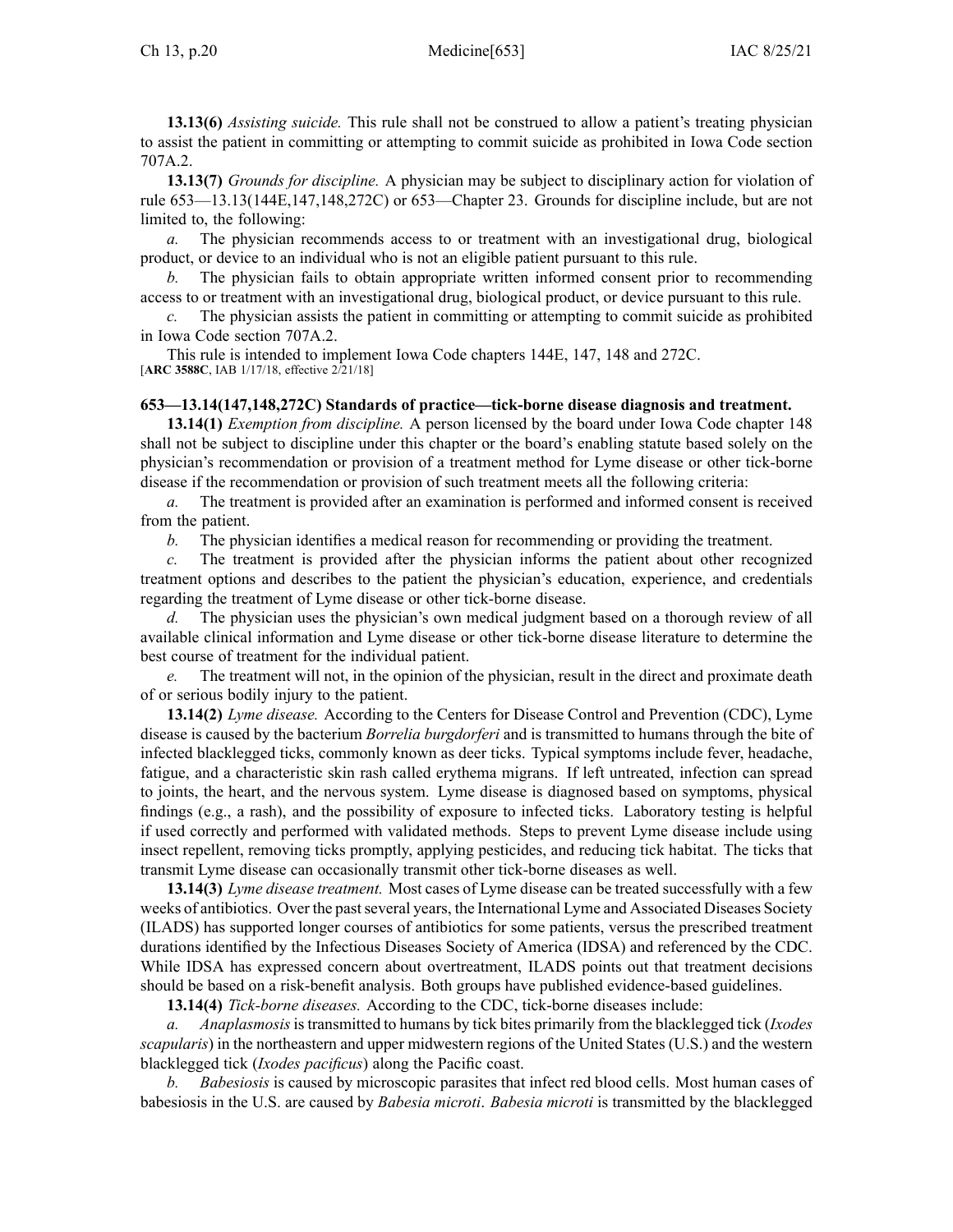tick (*Ixodes scapularis*) and is found primarily in the northeastern and upper midwestern regions of the U.S.

*c. Borrelia mayonii* infection has recently been described as <sup>a</sup> cause of illness in the upper midwestern region of the U.S. This infection has been found in blacklegged ticks (*Ixodes scapularis*) in Minnesota and Wisconsin. *Borrelia mayonii* is <sup>a</sup> new species and is the only species besides *B. burgdorferi* known to cause Lyme disease in North America.

*d. Borrelia miyamotoi* infection has recently been described as <sup>a</sup> cause of illness in the U.S. This infection is transmitted by the blacklegged tick (*Ixodes scapularis*) and has <sup>a</sup> geographic range similar to that of Lyme disease.

*e. Bourbon virus* infection has been identified in <sup>a</sup> limited number of patients in the midwestern and southern regions of the U.S. At this time, it is not known if the virus might be found in other areas of the U.S.

*f. Colorado tick fever* is caused by <sup>a</sup> virus transmitted by the Rocky Mountain wood tick (*Dermacentor andersoni*). Colorado tick fever occurs in the Rocky Mountain states at elevations of 4,000 to 10,500 feet.

*g. Ehrlichiosis* is transmitted to humans by the lone star tick (*Amblyomma americanum*), found primarily in the south central and eastern regions of the U.S.

*h. Heartland virus* cases have been identified in the midwestern and southern regions of the U.S. Studies sugges<sup>t</sup> that lone star ticks (*Amblyomma americanum*) can transmit the virus. It is unknown if the virus may be found in other areas of the U.S.

*i. Lyme disease* is transmitted by the blacklegged tick (*Ixodes scapularis*) in the northeastern and upper midwestern regions of the U.S. and by the western blacklegged tick (*Ixodes pacificus*) along the Pacific coast.

*j. Powassan disease* is transmitted by the blacklegged tick (*Ixodes scapularis*) and the groundhog tick (*Ixodes cookei*). Cases have been reported primarily from northeastern states and the Great Lakes region.

*k. Rickettsia parkeri rickettsiosis* is transmitted to humans by the Gulf Coast tick (*Amblyomma maculatum*).

*l. Rocky Mountain spotted fever* is transmitted by the American dog tick (*Dermacentor variabilis*), Rocky Mountain wood tick (*Dermacentor andersoni*), and the brown dog tick (*Rhipicephalus sanguineus*) in the U.S. The brown dog tick and other tick species are associated with Rocky Mountain spotted fever in Central America and South America.

*m. Southern tick-associated rash illness*istransmitted via bitesfrom the lone star tick (*Amblyomma americanum*) found in the southeastern and eastern regions of the U.S.

*n. Tick-borne relapsing fever* is transmitted to humans through the bite of infected soft ticks. Tick-borne relapsing fever has been reported in 15 states: Arizona, California, Colorado, Idaho, Kansas, Montana, Nevada, New Mexico, Ohio, Oklahoma, Oregon, Texas, Utah, Washington, and Wyoming and is associated with sleeping in rustic cabins and vacation homes.

*o. Tularemia* is transmitted to humans by the dog tick (*Dermacentor variabilis*), the wood tick (*Dermacentor andersoni*), and the lone star tick (*Amblyomma americanum*). Tularemia occurs throughout the U.S.

*p. 364D rickettsiosis* (*Rickettsia phillipi*) is transmitted to humans by the Pacific Coast tick (*Dermacentor occidentalis*). This is <sup>a</sup> new disease that has been found in California.

**13.14(5)** *Grounds for discipline.* A physician may be subject to disciplinary action for violation of these rules or the rules found in [653—Chapter](https://www.legis.iowa.gov/docs/iac/chapter/653.23.pdf) 23. Grounds for discipline include, but are not limited to, the following:

The physician fails to perform and document an appropriate examination or fails to obtain and document appropriate informed consent from the patient.

*b.* The physician fails to identify and document <sup>a</sup> medical reason for recommending or providing the treatment.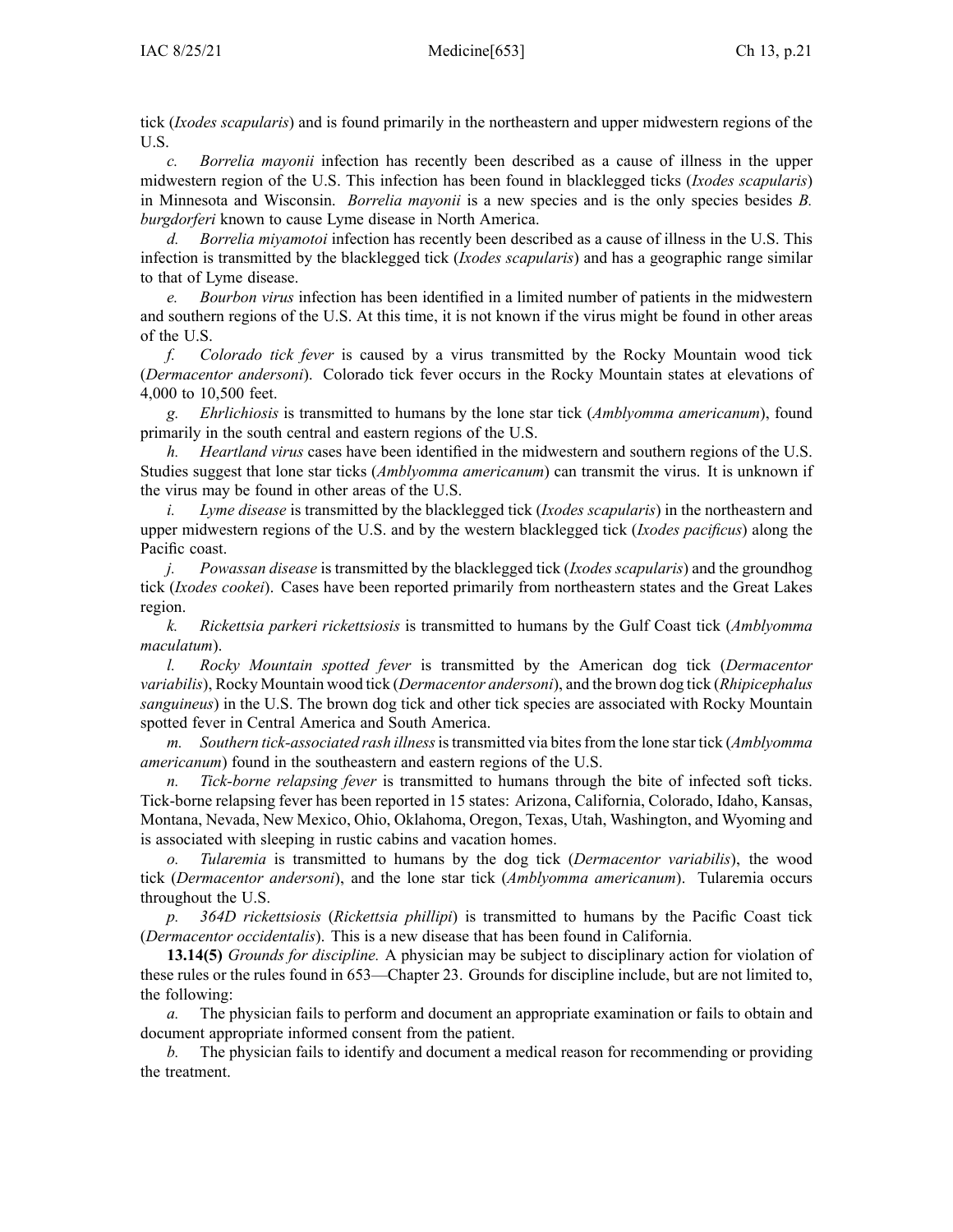*c.* The physician fails to inform the patient about other recognized treatment options or fails to describe to the patient the physician's education, experience, and credentials regarding the treatment of Lyme disease or other tick-borne diseases.

*d.* The physician fails to use the physician's own medical judgment based on <sup>a</sup> thorough review of all available clinical information and Lyme disease or other tick-borne disease literature to determine the best course of treatment for the individual patient.

*e.* The treatment provided, in the opinion of the physician, will likely result in the direct and proximate death of or serious bodily injury to the patient.

This rule is intended to implement Iowa Code chapters [147](https://www.legis.iowa.gov/docs/ico/chapter/2017/147.pdf), [148](https://www.legis.iowa.gov/docs/ico/chapter/2017/148.pdf) and [272C](https://www.legis.iowa.gov/docs/ico/chapter/2017/272C.pdf). [**ARC [3589C](https://www.legis.iowa.gov/docs/aco/arc/3589C.pdf)**, IAB 1/17/18, effective 2/21/18]

### **653—13.15(124E,147,148,272C) Standards of practice—medical cannabidiol.**

**13.15(1)** *Definitions.* For purposes of this rule:

*"Board of medicine"* means the board established pursuan<sup>t</sup> to Iowa Code chapters [147](https://www.legis.iowa.gov/docs/ico/chapter/2018/147.pdf) and [148](https://www.legis.iowa.gov/docs/ico/chapter/2018/148.pdf). *"Bordering state"* means the same as defined in Iowa Code section [331.910](https://www.legis.iowa.gov/docs/ico/section/2018/331.910.pdf).

*"Debilitating medical condition"* means any of the following:

- 1. Cancer, if the underlying condition or treatment produces one or more of the following:
- ●Severe or chronic pain.
- $\bullet$ Nausea or severe vomiting.
- $\bullet$ Cachexia or severe wasting.
- 2. Multiple sclerosis with severe and persistent muscle spasms.
- 3. Seizures, including those characteristic of epilepsy.
- 4. AIDS or HIV as defined in Iowa Code section [141A.1](https://www.legis.iowa.gov/docs/ico/section/2018/141A.1.pdf).
- 5. Crohn's disease.
- 6. Amyotrophic lateral sclerosis.

7. Any terminal illness, with <sup>a</sup> probable life expectancy of under one year, if the illness or its treatment produces one or more of the following:

- $\bullet$ Severe or chronic pain.
- ●Nausea or severe vomiting.
- $\bullet$ Cachexia or severe wasting.
- 8. Parkinson's disease.
- 9. Chronic pain.
- 10. Ulcerative colitis.
- 11. Severe, intractable autism with self-injurious or aggressive behaviors.
- 12. Corticobasal degeneration.
- 13. Post-traumatic stress disorder.

*"Department"* means the Iowa department of public health.

*"Form and quantity"* means the types and amounts of medical cannabidiol allowed to be dispensed to <sup>a</sup> patient or primary caregiver as approved by the department subject to recommendation by the medical cannabidiol board and approval by the board of medicine.

*"Medical cannabidiol"* means any pharmaceutical grade cannabinoid found in the plant *Cannabis sativa* L. or *Cannabis indica* or any other preparation thereof that is delivered in <sup>a</sup> form recommended by the medical cannabidiol board, approved by the board of medicine, and adopted by the department pursuan<sup>t</sup> to rule.

*"Medical cannabidiol board"* means the board established pursuan<sup>t</sup> to Iowa Code section [124E.5](https://www.legis.iowa.gov/docs/ico/section/2018/124E.5.pdf).

*"Primary caregiver"* means <sup>a</sup> person who is <sup>a</sup> resident of this state or <sup>a</sup> bordering state, including but not limited to <sup>a</sup> paren<sup>t</sup> or legal guardian, at least 18 years of age, who has been designated by <sup>a</sup> patient's health care practitioner as <sup>a</sup> necessary caretaker taking responsibility for managing the well-being of the patient with respec<sup>t</sup> to the use of medical cannabidiol pursuan<sup>t</sup> to the provisions of this chapter.

*"Untreatable pain"* means any pain whose cause cannot be removed and, according to generally accepted medical practice, the full range of pain managemen<sup>t</sup> modalities appropriate for the patient has been used without adequate result or with intolerable side effects.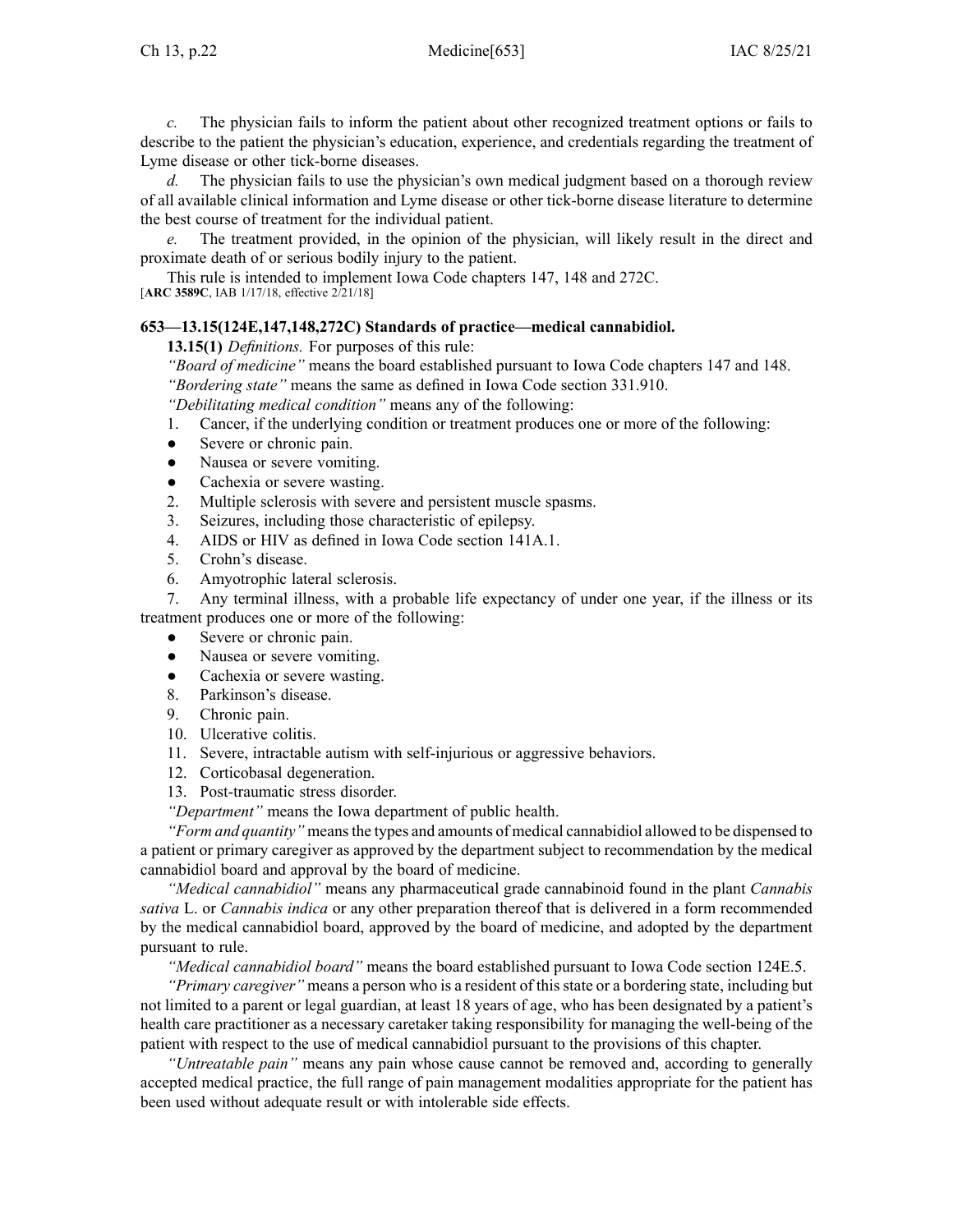*"Written certification"* means <sup>a</sup> document signed by <sup>a</sup> physician licensed pursuan<sup>t</sup> to Iowa Code chapter [148](https://www.legis.iowa.gov/docs/ico/chapter/2018/148.pdf) with whom the patient has established <sup>a</sup> patient-physician relationship and who is the patient's primary care provider which states that the patient has <sup>a</sup> debilitating medical condition and identifies that condition and provides any other relevant information.

**13.15(2)** *Written certification.* A physician who is <sup>a</sup> patient's primary care provider may provide the patient <sup>a</sup> written certification of diagnosis if, after examining and treating the patient, the physician determines, in the physician's medical judgment, that the patient suffers from <sup>a</sup> debilitating medical condition that qualifies for the use of medical cannabidiol pursuan<sup>t</sup> to Iowa Code chapter [124E](https://www.legis.iowa.gov/docs/ico/chapter/2018/124E.pdf).

*a.* The physician shall provide explanatory information as provided by the department to the patient about the therapeutic use of medical cannabidiol and the possible risks, benefits, and side effects of the proposed treatment.

*b.* Subsequently, the physician shall do the following:

(1) Determine, on an annual basis, if the patient continues to suffer from <sup>a</sup> debilitating medical condition and, if so, may issue the patient <sup>a</sup> new written certification of that diagnosis.

(2) Otherwise comply with all requirements established by the department pursuan<sup>t</sup> to rule.

*c.* A physician may provide, but has no duty to provide, <sup>a</sup> written certification pursuan<sup>t</sup> to this rule.

**13.15(3)** *Adding or removing debilitating medical conditions and amending form and quantity of medical cannabidiol.* Recommendations made by the medical cannabidiol board pursuan<sup>t</sup> to Iowa Code section [124E.5](https://www.legis.iowa.gov/docs/ico/section/2018/124E.5.pdf) relating to the addition or removal of allowable debilitating medical conditions for which the medical use of cannabidiol would be medically beneficial or to the amendment of the form and quantity of allowable medical uses of cannabidiol shall be made to the board of medicine for consideration. The medical cannabidiol board shall submit <sup>a</sup> written recommendation, <sup>a</sup> copy of the petition and all other information received during consideration of the petition. The board of medicine shall consider the information received from the medical cannabidiol board and may seek information from other sources if it is deemed relevant by the board of medicine. The decision regarding <sup>a</sup> recommendation by the medical cannabidiol board is at the sole discretion of the board of medicine. The board of medicine shall make its decision within 180 days of receipt of the recommendation from the medical cannabidiol board. If the recommendation is approved by the board of medicine, it shall be adopted by rule.

**13.15(4)** *Financial interests.* A physician shall not share office space with, accep<sup>t</sup> referrals from, or have any financial relationship with <sup>a</sup> medical cannabidiol manufacturer or dispensary.

**13.15(5)** *Criminal prosecution.* A physician, including any authorized agen<sup>t</sup> or employee thereof, shall not be subject to prosecution for the unlawful certification, possession, or administration of marijuana under the laws of this state for activities arising directly out of or directly related to the certification or use of medical cannabidiol in the treatment of <sup>a</sup> patient diagnosed with <sup>a</sup> debilitating medical condition as authorized by Iowa Code chapter [124E](https://www.legis.iowa.gov/docs/ico/chapter/2018/124E.pdf).

**13.15(6)** *Civil or disciplinary penalties.* A physician, including any authorized agen<sup>t</sup> or employee thereof, shall not be subject to any civil or disciplinary penalties by the board of medicine or any business, occupational, or professional licensing board or entity, solely for activities conducted relating to <sup>a</sup> patient's possession or use of medical cannabidiol as authorized by Iowa Code chapter [124E](https://www.legis.iowa.gov/docs/ico/chapter/2018/124E.pdf). Nothing in this rule prevents the board of medicine from taking action in response to violations of any other sections of law or rule.

**13.15(7)** *Grounds for discipline.* A physician may be subject to disciplinary action for violation of these rules or the rules found in 653—Chapter 23. Grounds for discipline include, but are not limited to, the following:

The physician provides an individual a written certification without establishing a patient-physician relationship, including examining and treating the individual, or without being the individual's primary care provider.

*b.* The physician provides <sup>a</sup> patient <sup>a</sup> written certification without determining, in the physician's medical judgment, that the patient suffers from <sup>a</sup> debilitating medical condition that qualifies for the use of medical cannabidiol pursuan<sup>t</sup> to Iowa Code chapter [124E](https://www.legis.iowa.gov/docs/ico/chapter/2018/124E.pdf).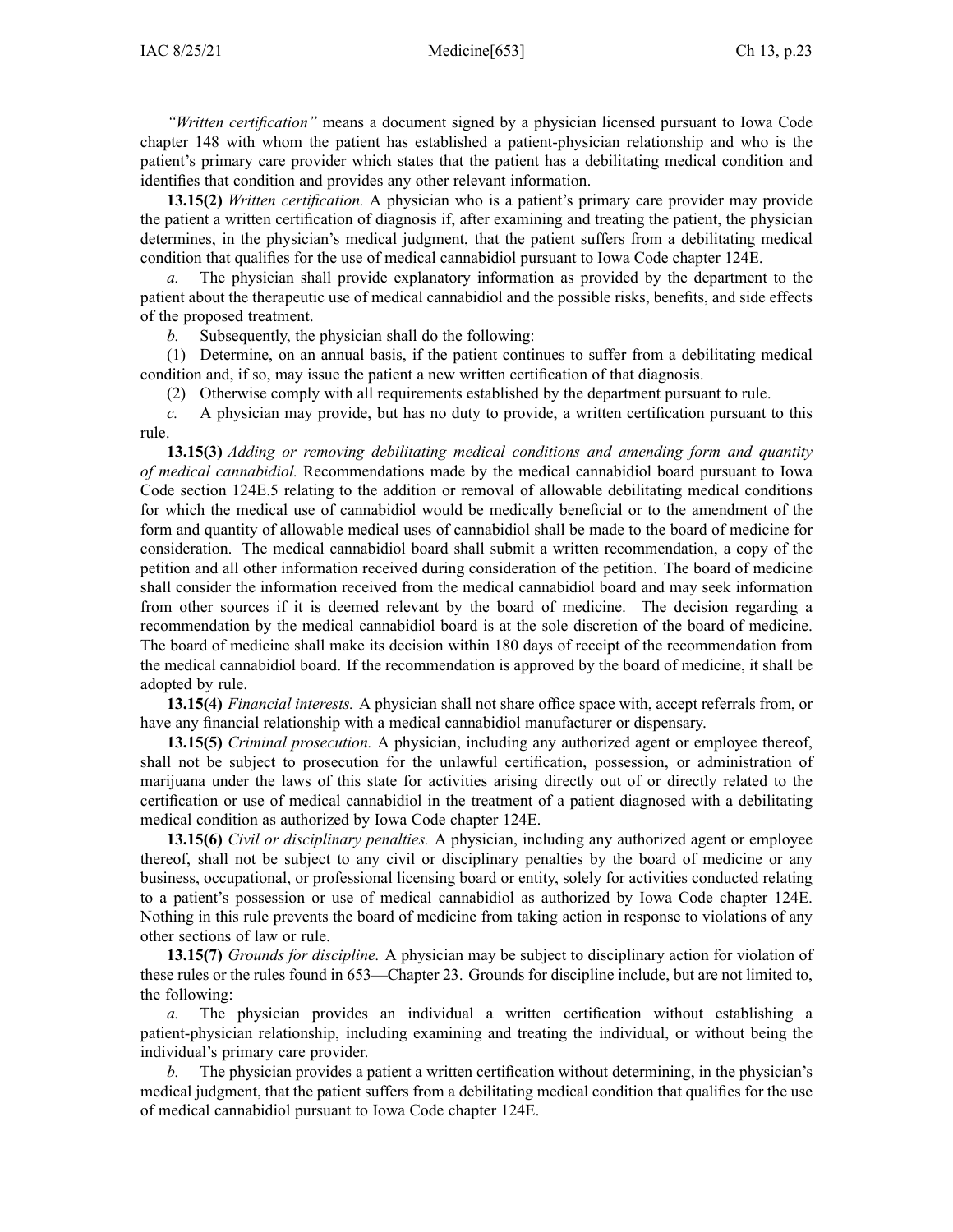*c.* The physician provides <sup>a</sup> patient <sup>a</sup> written certification without providing explanatory information as provided by the department to the patient about the therapeutic use of medical cannabidiol and the possible risks, benefits, and side effects of the proposed treatment.

*d.* The physician provides an individual <sup>a</sup> new written certification without determining, on an annual basis, that the patient continues to suffer from <sup>a</sup> debilitating medical condition.

*e.* The physician shares office space with, accepts referrals from, or has <sup>a</sup> financial relationship with <sup>a</sup> medical cannabidiol manufacturer or dispensary.

This rule is intended to implement Iowa Code chapters [124E](https://www.legis.iowa.gov/docs/ico/chapter/124E.pdf), [147](https://www.legis.iowa.gov/docs/ico/chapter/147.pdf), [148](https://www.legis.iowa.gov/docs/ico/chapter/148.pdf) and [272C](https://www.legis.iowa.gov/docs/ico/chapter/272C.pdf).

[**ARC [3830C](https://www.legis.iowa.gov/docs/aco/arc/3830C.pdf)**, IAB 6/6/18, effective 7/11/18; **ARC [4248C](https://www.legis.iowa.gov/docs/aco/arc/4248C.pdf)**, IAB 1/16/19, effective 2/20/19; **ARC [4377C](https://www.legis.iowa.gov/docs/aco/arc/4377C.pdf)**, IAB 3/27/19, effective 5/1/19; **ARC [4658C](https://www.legis.iowa.gov/docs/aco/arc/4658C.pdf)**, IAB 9/11/19, effective 10/16/19; **ARC [5861C](https://www.legis.iowa.gov/docs/aco/arc/5861C.pdf)**, IAB 8/25/21, effective 9/29/21]

**653—13.16** to **13.19** Reserved.

**653—13.20(147,148) Principles of medical ethics.** The Code of Medical Ethics (2002-2003) prepared and approved by the American Medical Association and the Code of Ethics (2002-2003) prepared and approved by the American Osteopathic Association shall be utilized by the board as guiding principles in the practice of medicine and surgery and osteopathic medicine and surgery in this state.

**13.20(1)** *Conflict of interest.* A physician should not provide medical services under terms or conditions which tend to interfere with or impair the free and complete exercise of the physician's medical judgment and skill or tend to cause <sup>a</sup> deterioration of the quality of medical care.

**13.20(2)** *Fees.* Any fee charged by <sup>a</sup> physician shall be reasonable.

**653—13.21(17A,147,148,272C) Waiver prohibited.** Rules in this chapter are not subject to waiver pursuan<sup>t</sup> to [653—Chapter](https://www.legis.iowa.gov/docs/iac/chapter/653.3.pdf) 3 or any other provision of law.

[**ARC [5600C](https://www.legis.iowa.gov/docs/aco/arc/5600C.pdf)**, IAB 5/5/21, effective 6/9/21]

[Filed 2/5/79, Notice 11/29/78—published 2/21/79, effective 3/29/79] [Filed 3/13/81, Notice 1/7/81—published 4/1/81, effective 5/6/81] [Filed emergency 4/15/88—published 5/4/88, effective 4/15/88] [Filed 5/11/90, Notice 3/7/90—published 5/30/90, effective 6/6/90] [Filed 3/22/96, Notice 9/27/95—published 4/10/96, effective 6/15/96] [Filed 11/22/96, Notice 8/28/96—published 12/18/96, effective 1/22/97] [Filed 5/2/97, Notice 3/26/97—published 5/21/97, effective 6/25/97] [Filed 11/7/00, Notice 4/19/00—published 11/29/00, effective 1/3/01] [Filed 12/1/00, Notice 10/18/00—published 12/27/00, effective 1/31/01] [Filed 2/16/01, Notice 12/27/00—published 3/7/01, effective 4/11/01] [Filed emergency 8/31/01 after Notice 7/25/01—published 9/19/01, effective 8/31/01] [Filed 2/14/02, Notice 1/9/02—published 3/6/02, effective 4/10/02] [Filed 6/6/02, Notice 5/1/02—published 6/26/02, effective 7/31/02] [Filed 1/3/03, Notice 11/27/02—published 1/22/03, effective 2/26/03] [Filed 12/4/03, Notice 8/20/03—published 12/24/03, effective 1/28/04] [Filed 5/20/04, Notice 4/14/04—published 6/9/04, effective 7/14/04] [Filed 5/3/06, Notice 2/15/06—published 5/24/06, effective 10/1/06] [Filed 6/28/07, Notice 5/9/07—published 8/1/07, effective 9/5/07] [Filed 4/3/08, Notice 2/13/08—published 4/23/08, effective 5/28/08] [Filed 9/18/08, Notice 8/13/08—published 10/8/08, effective 11/12/08] [[Filed](https://www.legis.iowa.gov/docs/aco/arc/8918B.pdf) ARC 8918B (Notice ARC [8579B](https://www.legis.iowa.gov/docs/aco/arc/8579B.pdf), IAB 3/10/10), IAB 6/30/10, effective 8/4/10] [[Filed](https://www.legis.iowa.gov/docs/aco/arc/9088B.pdf) ARC 9088B ([Notice](https://www.legis.iowa.gov/docs/aco/arc/8925B.pdf) ARC 8925B, IAB 6/30/10), IAB 9/22/10, effective 10/27/10] [Filed ARC [9599B](https://www.legis.iowa.gov/docs/aco/arc/9599B.pdf) [\(Notice](https://www.legis.iowa.gov/docs/aco/arc/9414B.pdf) ARC 9414B, IAB 3/9/11), IAB 7/13/11, effective 8/17/11] [[Filed](https://www.legis.iowa.gov/docs/aco/arc/1033C.pdf) ARC 1033C [\(Notice](https://www.legis.iowa.gov/docs/aco/arc/0890C.pdf) ARC 0890C, IAB 7/24/13), IAB 10/2/13, effective 11/6/13] [[Filed](https://www.legis.iowa.gov/docs/aco/arc/1034C.pdf) ARC 1034C [\(Notice](https://www.legis.iowa.gov/docs/aco/arc/0891C.pdf) ARC 0891C, IAB 7/24/13), IAB 10/2/13, effective 11/6/13] [[Filed](https://www.legis.iowa.gov/docs/aco/arc/1983C.pdf) ARC 1983C ([Notice](https://www.legis.iowa.gov/docs/aco/arc/1769C.pdf) ARC 1769C, IAB 12/10/14), IAB 4/29/15, effective 6/3/15] [\[Filed](https://www.legis.iowa.gov/docs/aco/arc/2387C.pdf) ARC 2387C ([Notice](https://www.legis.iowa.gov/docs/aco/arc/2249C.pdf) ARC 2249C, IAB 11/25/15), IAB 2/3/16, effective 3/9/16] [Filed ARC [2705C](https://www.legis.iowa.gov/docs/aco/arc/2705C.pdf) ([Notice](https://www.legis.iowa.gov/docs/aco/arc/2535C.pdf) ARC 2535C, IAB 5/11/16), IAB 9/14/16, effective 10/19/16]